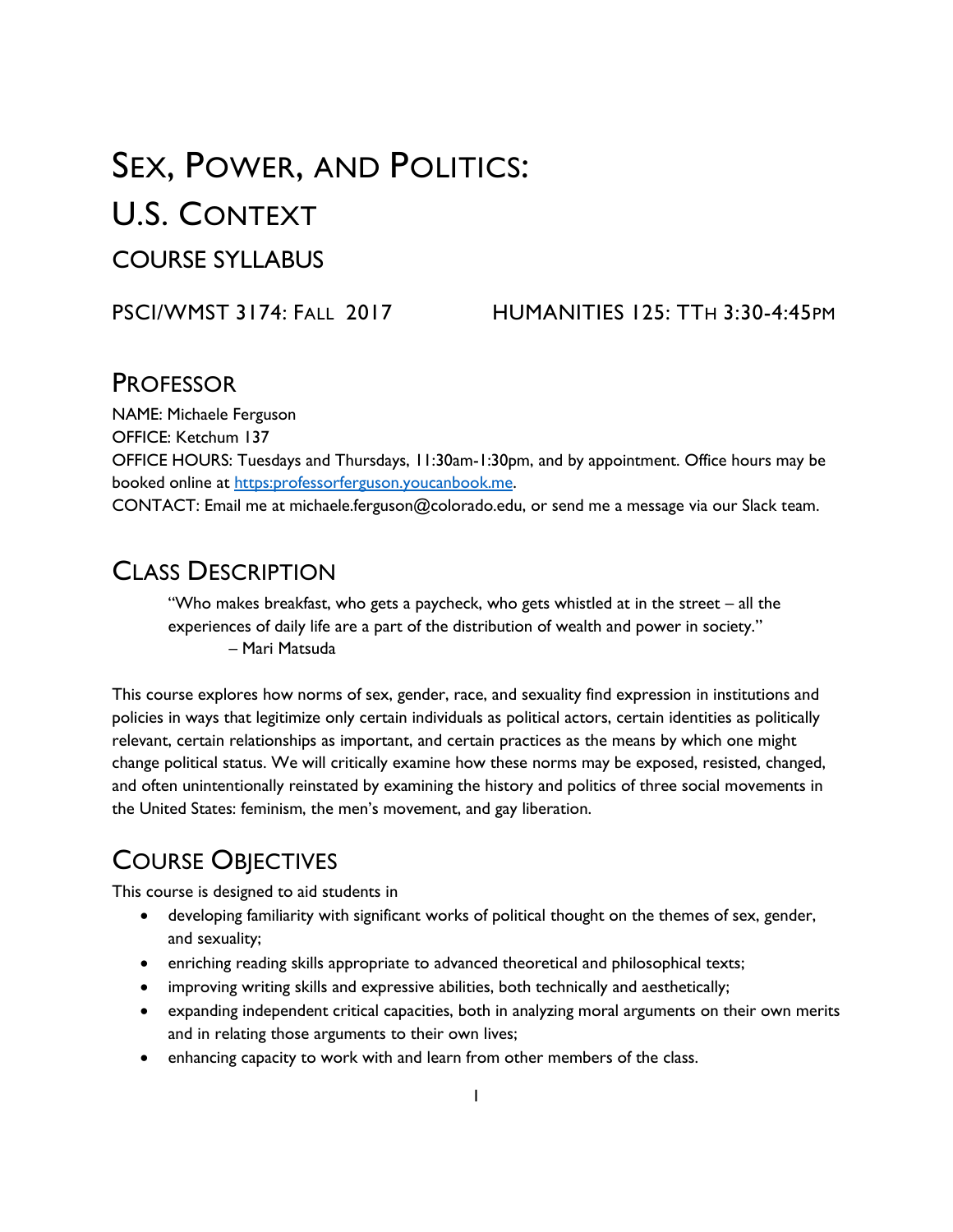### REQUIRED TEXTS

The following texts are available for purchase at the **University Bookstore** and are also available on 72 hour reserve at **Norlin Library**. You are expected to **bring a copy of these texts to class** when we are using them, whether you use your own copy or a library copy of the book.

> Linda Hirshman, *Get to Work* Ariel Levy, *Female Chauvinist Pigs* C.J. Pascoe, *Dude, You're A Fag* Dorothy Roberts, *Killing the Black Body* Michael Warner, *The Trouble with Normal*

All other required readings (marked with \*) are available online **on the course D2L website**. You are expected to bring a **printed out copy** of these readings with you to class when we are discussing them, except for readings that are from short newspaper articles.

### COURSE SCHEDULE

This course schedule is preliminary and subject to change. If there are any changes to the schedule, I will communicate these to you in class and by posting an updated schedule into our course Slack team. If you are ever in doubt about the schedule, please ask.

### **I. WHAT IS GENDER? WHAT IS SEX? POLITICIZING GENDER, SEX, AND SEXUALITY**

TUESDAY, AUGUST 29 - INTRODUCTION TO THE COURSE

THURSDAY, AUGUST 31 – SETUP DAY 1

**READ:** \*Judith Lorber, "'Night to His Day': The Social Construction of Gender" \*Anne Fausto Sterling, "The Five Sexes" and "The Five Sexes, Revisited"

**QUIZ 1**

FRIDAY, SEPTEMBER 1

**DUE by 5pm**: Letter of Introduction (submit to GradeCraft)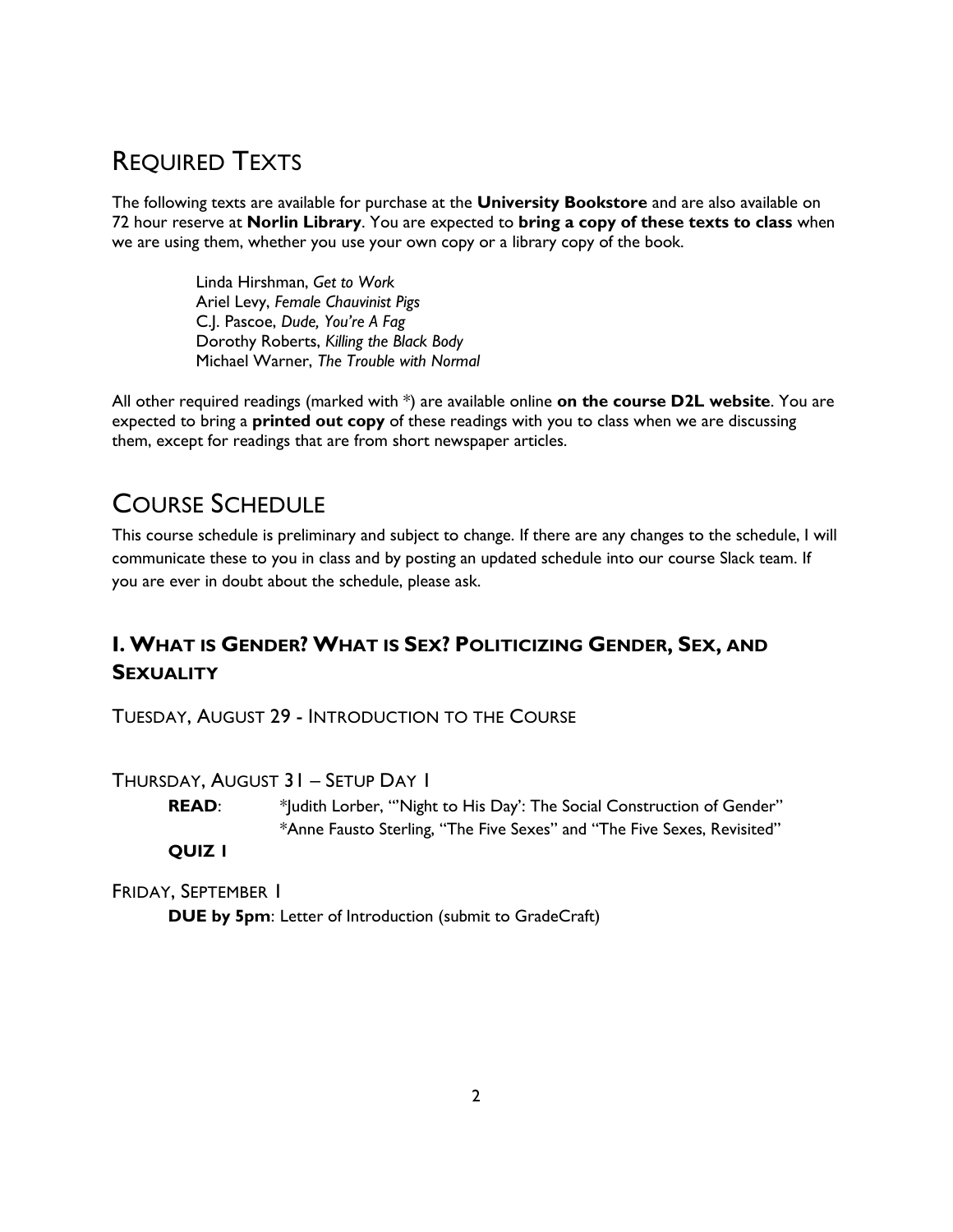#### TUESDAY, SEPTEMBER 5

| <b>READ:</b> | *Emily Martin, "The Egg & the Sperm: How Science Has Constructed a       |
|--------------|--------------------------------------------------------------------------|
|              | Romance Based on Stereotypical Male-Female Roles"                        |
|              | *Ruth Padawer, "The Humiliating Practice of Sex-Testing Female Athletes" |
|              | *Juliet Macur, "What Qualifies a Woman to Compete as a Woman?"           |
| LISTEN:      | *Ira Glass, "220: Testosterone," This American Life                      |
| DUE:         | Homework I                                                               |

#### THURSDAY, SEPTEMBER 7

| <b>READ:</b>  | *Kathie Sarachild, "Consciousness-Raising: A Radical Weapon"    |
|---------------|-----------------------------------------------------------------|
|               | *Cape Cod Women's Liberation, "Getting Together: How to Start a |
|               | Consciousness-Raising Group"                                    |
|               | *The Chicago Women's Liberation Union, "How to Start Your Own   |
|               | Consciousness-Raising Group"                                    |
| <b>OUIZ 2</b> |                                                                 |

#### TUESDAY, SEPTEMBER 12

| <b>READ:</b> | *Hanna Rosin, "A Boy's Life"                                           |
|--------------|------------------------------------------------------------------------|
|              | *Adam Liptak, "Supreme Court Blocks Order Allowing Transgender Student |
|              | Restroom Choice"                                                       |
|              | *Lisa Selin Davis, "My Daughter Is Not Transgender. She's a Tomboy."   |
| LISTEN:      | *NPR, "Two Families Grapple with Sons' Gender Identity"                |
| <b>DUE:</b>  | <b>Homework 2</b>                                                      |

#### THURSDAY, SEPTEMBER 14

**READ:** \*Kate Bornstein, My (New) Gender Workbook, chapters 1 and 4 \*NCTE, "Transgender Terminology" \*GLAAD, "Understanding Issues Facing Transgender Americans" \*T Cooper, "Don't Be a Jerk About Gender Pronouns" **QUIZ 3**

#### **II. MASCULINITY, HOMOPHOBIA, AND VIOLENCE: THE MAKING OF MEN**

#### TUESDAY, SEPTEMBER 19

| <b>READ:</b> | *Michael Kimmel, "Masculinity as Homophobia"    |
|--------------|-------------------------------------------------|
|              | C.J. Pascoe, Dude, You're a Fag, chapters 1 & 2 |
| <b>DUE:</b>  | <b>Homework 3</b>                               |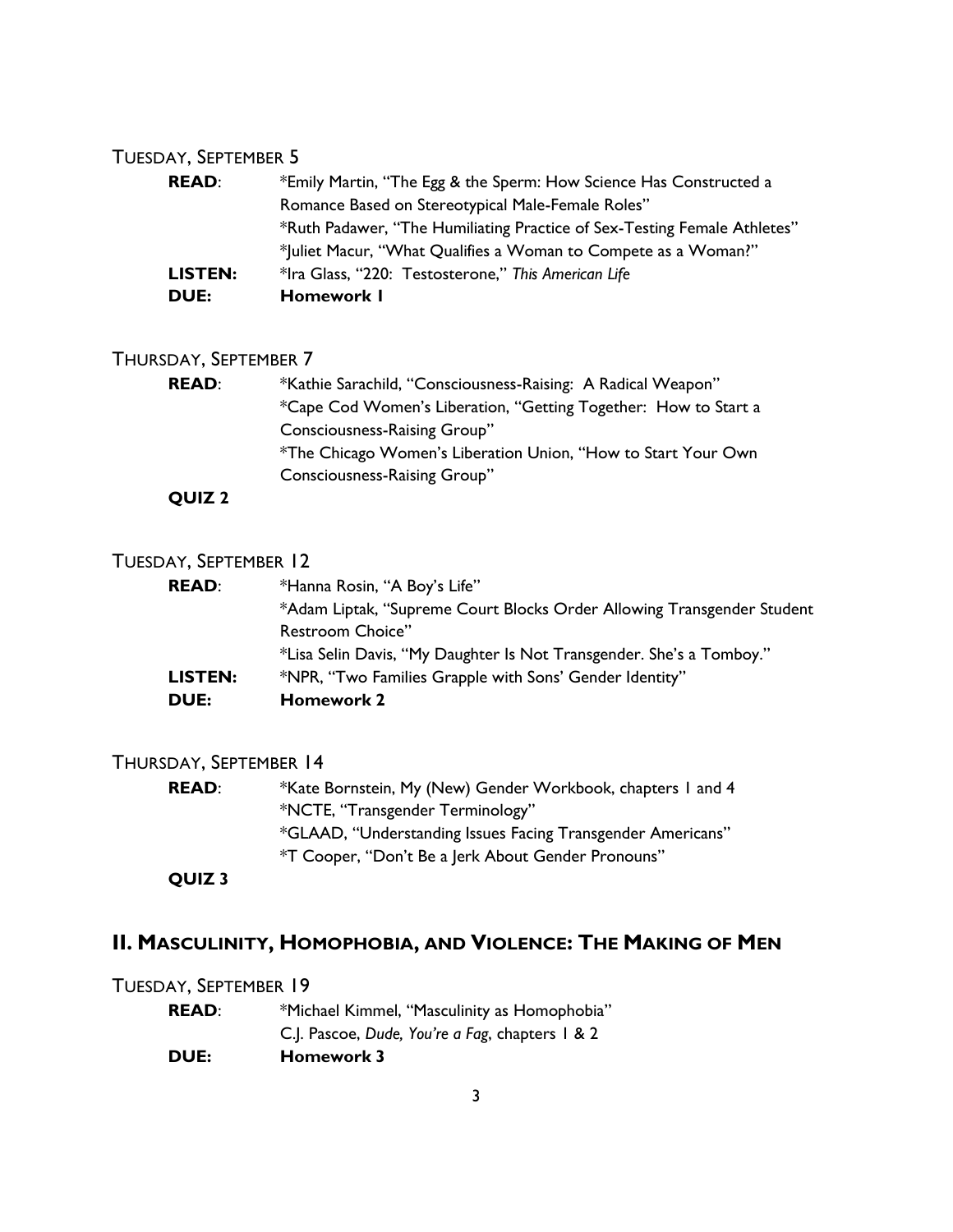#### THURSDAY, SEPTEMBER 21

**READ**: C.J. Pascoe, *Dude, You're a Fag*, chapters 3 & 4 **QUIZ 4**

#### TUESDAY, SEPTEMBER 26

| <b>DUE:</b>   | <b>Homework 4</b>                        |
|---------------|------------------------------------------|
|               | *Michael Rohrbaugh, American Male video  |
| <b>WATCH:</b> | *Jackson Katz, Tough Guise video         |
| <b>READ:</b>  | *Michael Kimmel, Guyland, chapters 3 & 5 |

#### THURSDAY, SEPTEMBER 28

| <b>READ:</b>  | * ackson Katz, "Bystanders" and "It Takes A Village to Rape a Woman" |
|---------------|----------------------------------------------------------------------|
|               | *Kate Harding, "Simple Safety Tips for Ladies" and "Pop Rape"        |
| <b>OUIZ 5</b> |                                                                      |

#### FRIDAY, SEPTEMBER 29

**DUE by 5pm**: Gender Fieldwork Essay (submit to GradeCraft)

### **III. THE POLITICS OF MARRIAGE: HETEROSEXUALITY, RESPECTABILITY, AND THE GENDERED DIVISION OF LABOR**

#### TUESDAY, OCTOBER 3

**READ:** \*Adrienne Rich, "Compulsory Heterosexuality and Lesbian Existence" **DUE: Homework 5**

#### THURSDAY, OCTOBER 5

| <b>READ:</b> | *Susan Okin, "Vulnerability by Marriage"                                 |
|--------------|--------------------------------------------------------------------------|
|              | *Claire Cain Miller, "More Than Their Mothers, Young Women Plan Career   |
|              | Pauses," "Millennial Men Aren't the Dads They Thought They'd Be," and "A |
|              | Disadvantaged Start Hurts Boys More Than Girls"                          |
| ----         |                                                                          |

#### **QUIZ 6**

TUESDAY, OCTOBER 10

| <b>READ:</b> | *Iris Young, "Reflections on Marriage in the Age of Murphy Brown" |
|--------------|-------------------------------------------------------------------|
|              | *Lori Marso, "Marriage and Bourgeois Respectability"              |
| <b>DUE:</b>  | Homework 6                                                        |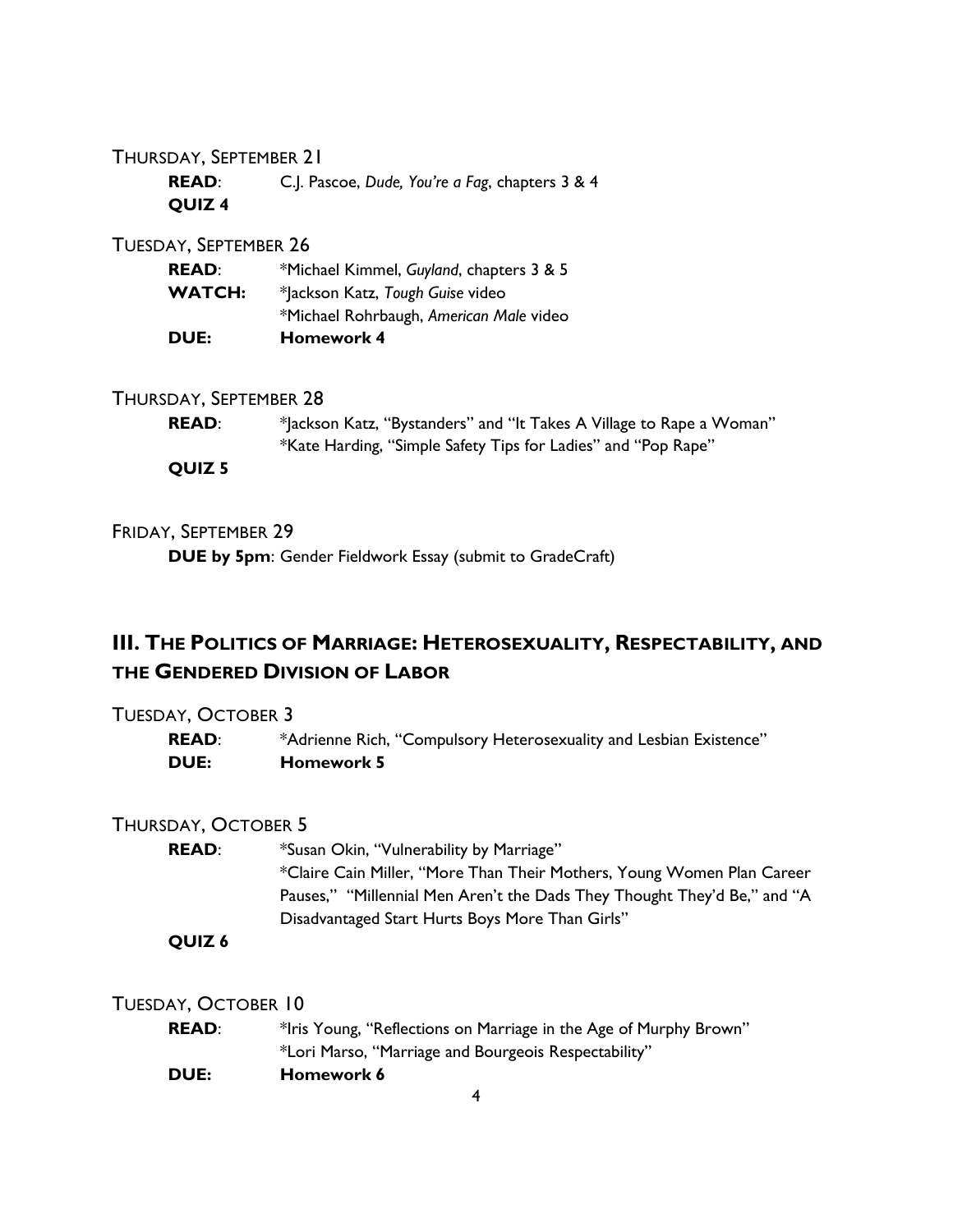#### THURSDAY, OCTOBER 12

**READ**: Linda Hirshman, *Get to Work* **QUIZ 7**

#### TUESDAY, OCTOBER 17

**READ:** \*Anne Marie Slaughter, "Why Women Still Can't Have It All" \*Sheryl Sandberg, "Don't Leave Before You Leave" and "Make Your Partner a Real Partner" \*Claire Cain Miller, "Stressed, Tired & Rushed: A Portrait of the Modern Family," "Men Do More At Home, But Not As Much As They Think," "Equality in Marriages Grows, So Does Class Divide," and "How to Bridge That Stubborn Pay Gap" **DUE: Homework 7**

#### THURSDAY, OCTOBER 19

**READ:** \*Michaele Ferguson, "Choice Feminism and the Fear of Politics" \*Claire Snyder-Hall, "Third-Wave Feminism and the Defense of Choice"

**QUIZ 8**

FRIDAY, OCTOBER 20

**DUE by 5pm**: First Political Action completed

### **IV. ABORTION, CHOICE, AND REPRODUCTIVE FREEDOM: FREEDOM FOR WHOM?**

#### TUESDAY, OCTOBER 24

**READ**: \*Eileen McDonagh, *Breaking the Abortion Deadlock*, chapters 2 & 4 **DUE: Homework 8**

#### THURSDAY, OCTOBER 26

**READ:** \*Bridget Potter, "Lucky Girl" \*Jack Hitt, "Who Will Do Abortions Here?" \*Emily Bazelon, "The New Abortion Providers" \*Katha Pollitt, "Abortion and Punishment" \*Lynn Beisner, "I Wish My Mother Had Aborted Me" \*Judy Nicastro, "My Abortion, at 23 Weeks" \*Meaghan Winter, "My Abortion" \*Serrin M. Foster, "The Feminist Case Against Abortion"

**QUIZ 9**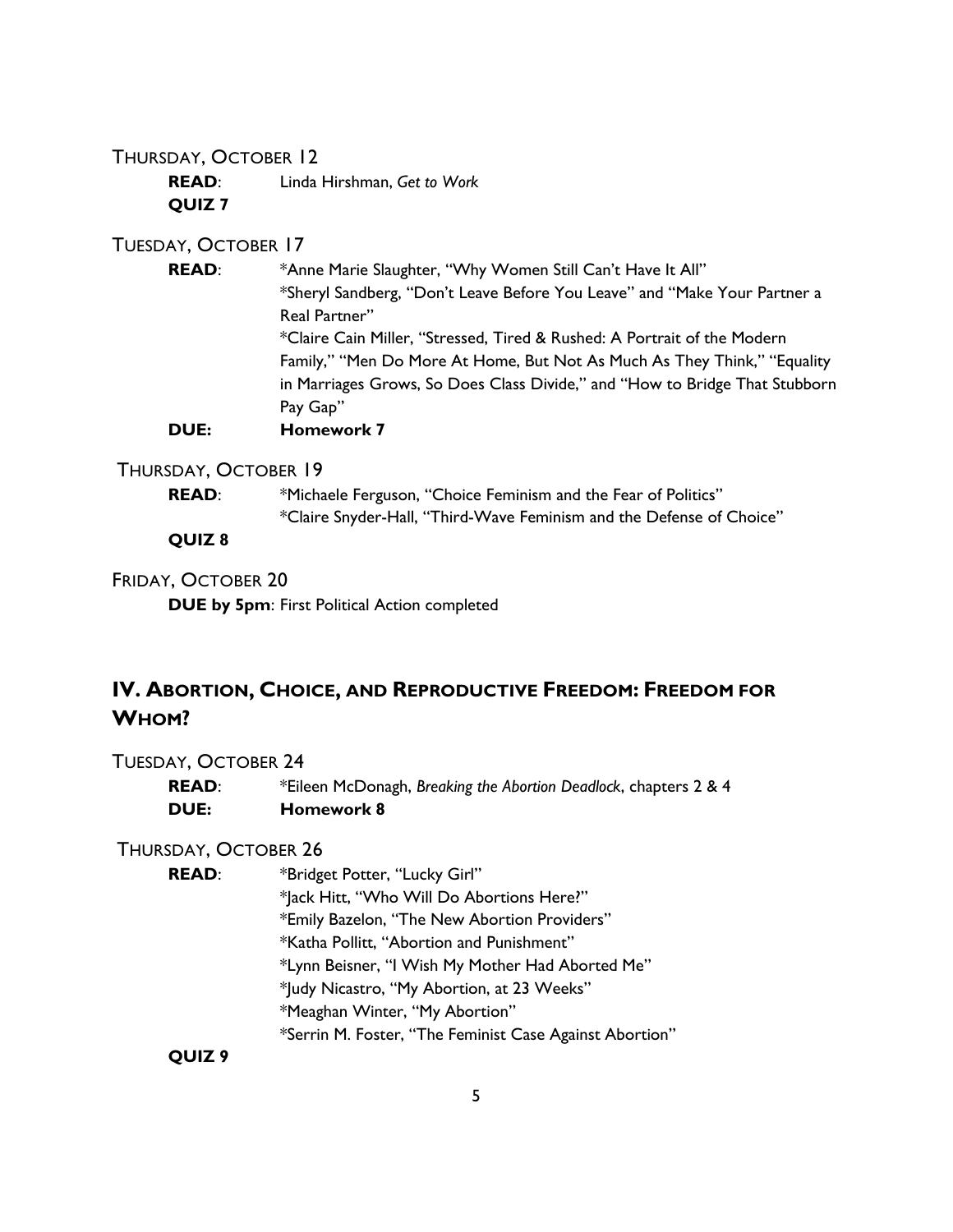#### TUESDAY, OCTOBER 31

| <b>READ:</b> | *Richard Florida, "The Geography of Abortion"                               |
|--------------|-----------------------------------------------------------------------------|
|              | *Linda Greenhouse, "The Abortion Map Today" and "The Facts Win Out on       |
|              | Abortion"                                                                   |
|              | *Seth Stephens-Davidowitz, "The Return of the DIY Abortion"                 |
|              | *Valerie Peterson, "How Did I Get an Abortion in Texas? I Didn't"           |
|              | *Alexandra Sifferlin, "How Abortion Restrictions Could Collide With Zika in |
|              | the U.S. This Summer"                                                       |
|              | *Emily Bazelon, "The Dawn of the Post-Clinic Abortion"                      |
|              | *Pam Belluck, "Birth Control via App Finds Footing Under Political Radar"   |
| <b>DUE:</b>  | <b>Homework 9</b>                                                           |

#### THURSDAY, NOVEMBER 2

**READ**: Dorothy Roberts, *Killing the Black Body*, Introduction and chapter 1 **QUIZ 10**

#### TUESDAY, NOVEMBER 7

| <b>DUE:</b>    | Homework 10                                             |
|----------------|---------------------------------------------------------|
| <b>LISTEN:</b> | *"What if there was no Destiny?" Radiolab               |
| <b>READ:</b>   | Dorothy Roberts, Killing the Black Body, chapters 4 & 7 |

#### **V. SEX, DESIRE, SHAME, LIBERATION, AND POLITICS**

#### THURSDAY, NOVEMBER 9

**READ:** \*Gayle Rubin, "Thinking Sex" (read at least half) **QUIZ 11**

#### TUESDAY, NOVEMBER 14

**READ**: \*Gayle Rubin, "Thinking Sex" (finish) \*Charles M. Blow, "Sexual Attraction and Fluidity" **DUE: Homework 11**

#### THURSDAY, NOVEMBER 16

**READ**: Michael Warner, *The Trouble with Normal*, Preface and chapters 1-2 **QUIZ 12**

TUESDAY, NOVEMBER 21 – NO CLASS – THANKSGIVING BREAK

THURSDAY, NOVEMBER 23 – NO CLASS – THANKSGIVING BREAK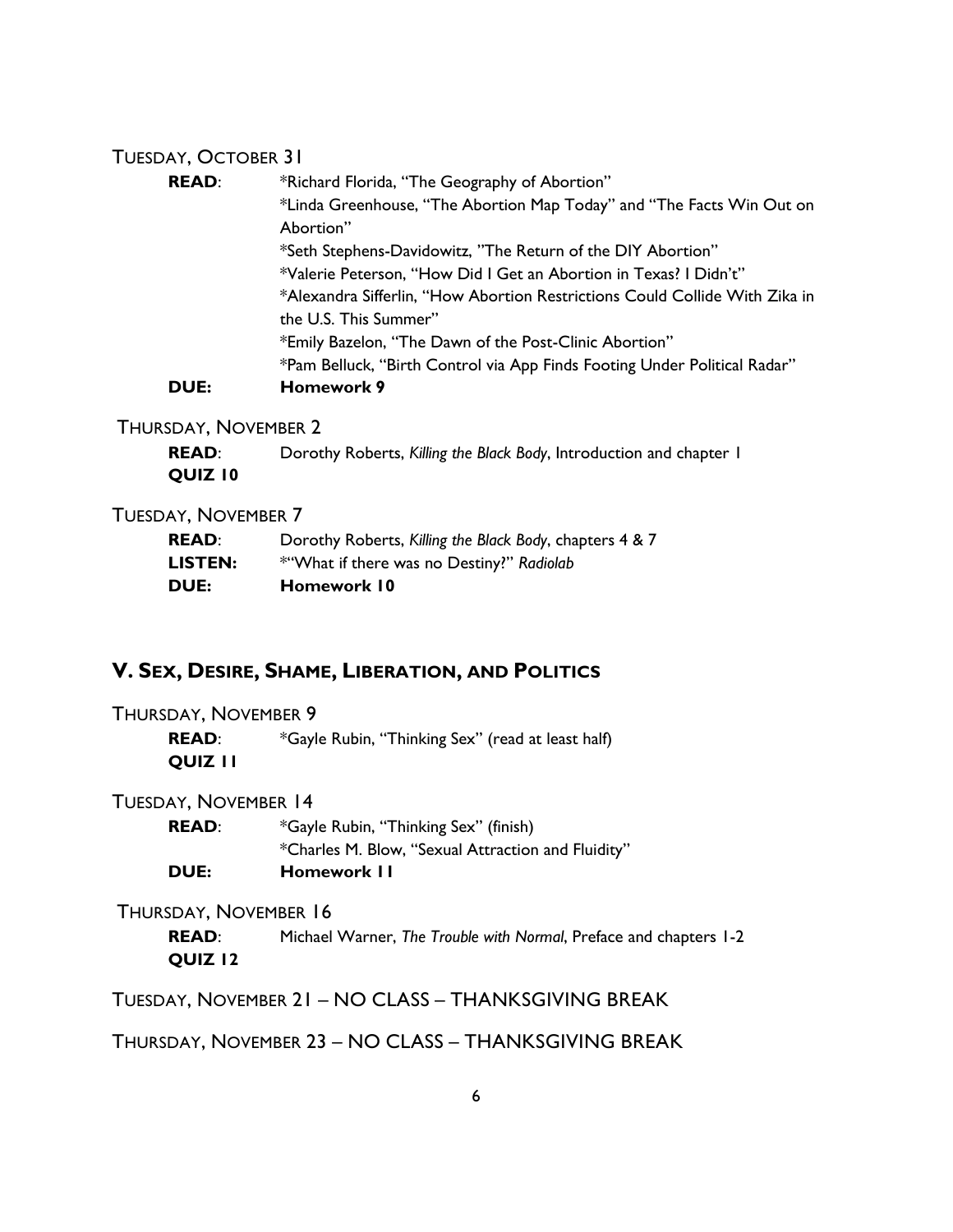#### TUESDAY, NOVEMBER 28

| <b>READ:</b> | Michael Warner, The Trouble with Normal, chapter 3 |
|--------------|----------------------------------------------------|
|              | *Andrew Sullivan, Virtually Normal, Ch. 5          |

**DUE: Homework 12**

#### THURSDAY, NOVEMBER 30

| <b>READ:</b> | *Nancy Polikoff, "We Will Get What We Ask for: Why Legalizing Gay and            |
|--------------|----------------------------------------------------------------------------------|
|              | Lesbian Marriage Will Not 'Dismantle the Legal Structure of Gender in Every      |
|              | Marriage"                                                                        |
|              | *Danielle Tcholakian, "A Transgender-Military Reading List"                      |
|              | *Nicole Russell, "Trump's Transgender Military Ban is Pyschologically Justified" |

#### **QUIZ 13**

#### TUESDAY, DECEMBER 5

| <b>READ:</b> | Michael Warner, The Trouble with Normal, chapter 4 and Conclusion |
|--------------|-------------------------------------------------------------------|
|              | *Dora Mortimer, "Can Straight People Be Queer?"                   |
|              | *Jenna Wortham, "When Everyone Can Be 'Queer,' Is Anyone?"        |
| <b>DUE:</b>  | <b>Homework 13</b>                                                |

#### THURSDAY, DECEMBER 7

| <b>READ:</b>   | *Margot Weiss, "Gay Shame and BDSM Pride: Neoliberalism, Privacy, and          |
|----------------|--------------------------------------------------------------------------------|
|                | Sexual Politics"                                                               |
|                | *Timothy Stewart Winter, "The Price of Gay Marriage"                           |
|                | * odi Kantor, "Gay Culture's Outsider Element Fades as Marriage Rights Arrive" |
| <b>OUIZ 14</b> |                                                                                |

#### FRIDAY, DECEMBER 9

**DUE by 5pm**: Second Political Action completed

#### TUESDAY, DECEMBER 12

| <b>READ:</b> | Ariel Levy, Female Chauvinist Pigs, Introduction and chapters 1-3 |
|--------------|-------------------------------------------------------------------|
| <b>DUE:</b>  | Homework 14                                                       |

#### THURSDAY, DECEMBER 14

**READ**: Ariel Levy, *Female Chauvinist Pigs*, chapters 4-6, Conclusion, and Afterword \*Editorial Board of *The New York Times*, "An Assault on Efforts to Prevent Teenage Pregnancy"

#### **QUIZ 15**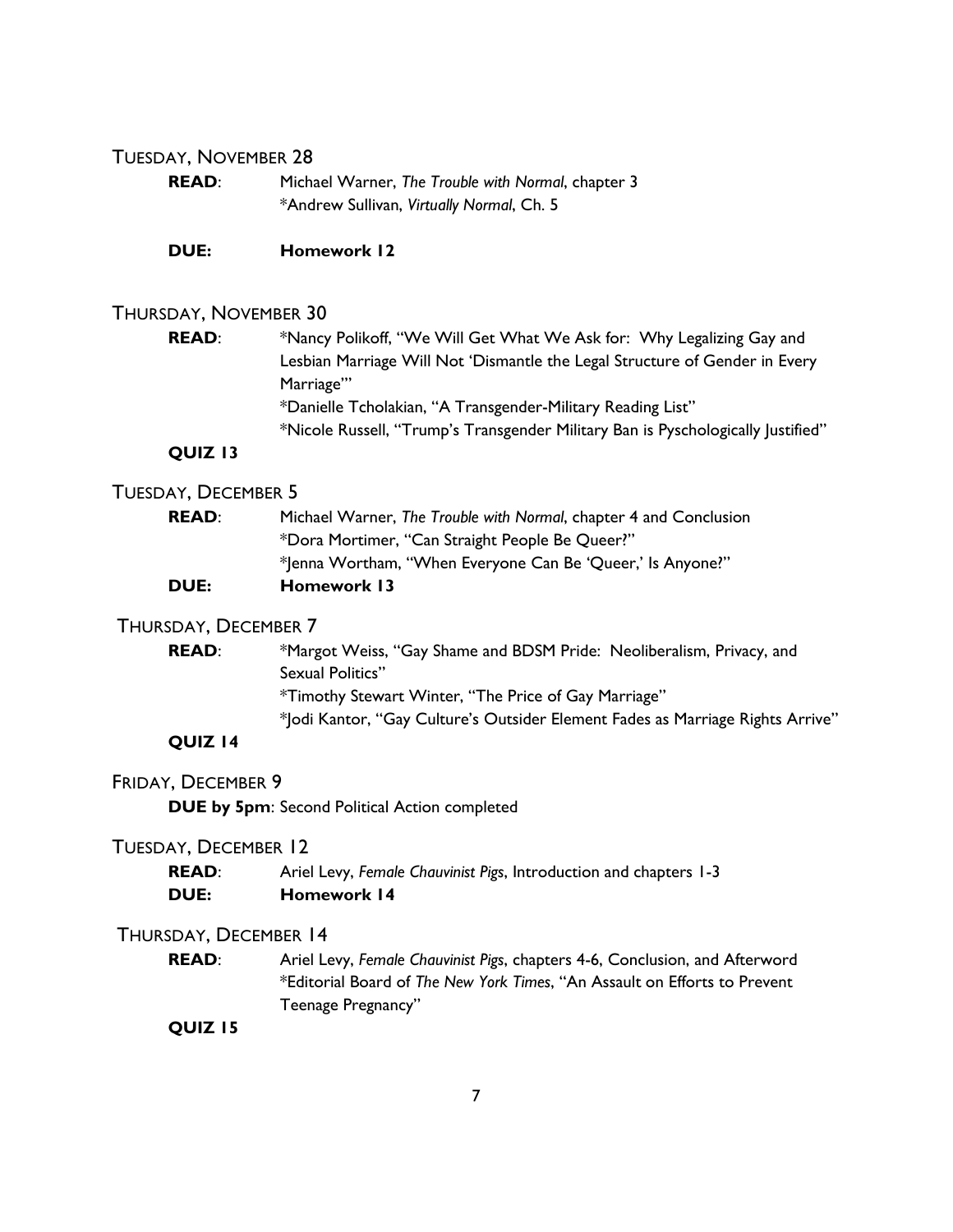FRIDAY, DECEMBER 15 **DUE by 5pm**: CR Group Essay

WEDNESDAY, DECEMBER 20 **DUE by 5pm:** Final Essay (submit to GradeCraft) Reflective Essay (submit to GradeCraft)

### COURSE REQUIREMENTS

#### **CLASS PREPARATION**

This course is time-intensive. You should plan on spending 3 hours outside of class for each hour of class. That means you should budget **9 hours per week outside of class** for reading, writing, and meeting in consciousness-raising groups. Sometimes you may need more. If you do not feel that your schedule or interest will support such a heavy reading load and time commitment, please do not take this class.

The discussions in this course will focus on the readings assigned for that day on the syllabus. I expect you to come to class having completed the reading assignment and prepared to discuss that reading critically, imaginatively, and insightfully. To take your preparation a step further, write down 1-3 questions that you have about the days' reading that you can raise in discussion or office hours. *Always bring the physical text with you to class.* Using electronic versions of the reading is strongly discouraged as devices will be disallowed in class. Research shows that handwritten notes lead to better retention and processing of information: write on the printed text, and take notes by hand as you read!

You are required to *thoughtfully* read every assignment. When I say that you are required to read, I do not mean that you should mechanically scan every page, but that you should *grapple with the ideas*. Mark up your text, read with a pen and paper, and write down ideas, questions, quotations, and points of confusion or contention. *Read for comprehension rather than completion, pondering every idea rather than looking at every word*. This means that you may need to read a section, think about it, read it again, write about it, discuss it, and then read it again. **So "do the reading" means "engage yourself with the ideas of the texts."**

#### **PARTICIPATION**

Participation includes participation in class discussions, participation in discussions on Slack, and participation in discussions with the professor outside of class. Only the first is required, but the latter is strongly encouraged and, if significant, can raise your overall participation grade.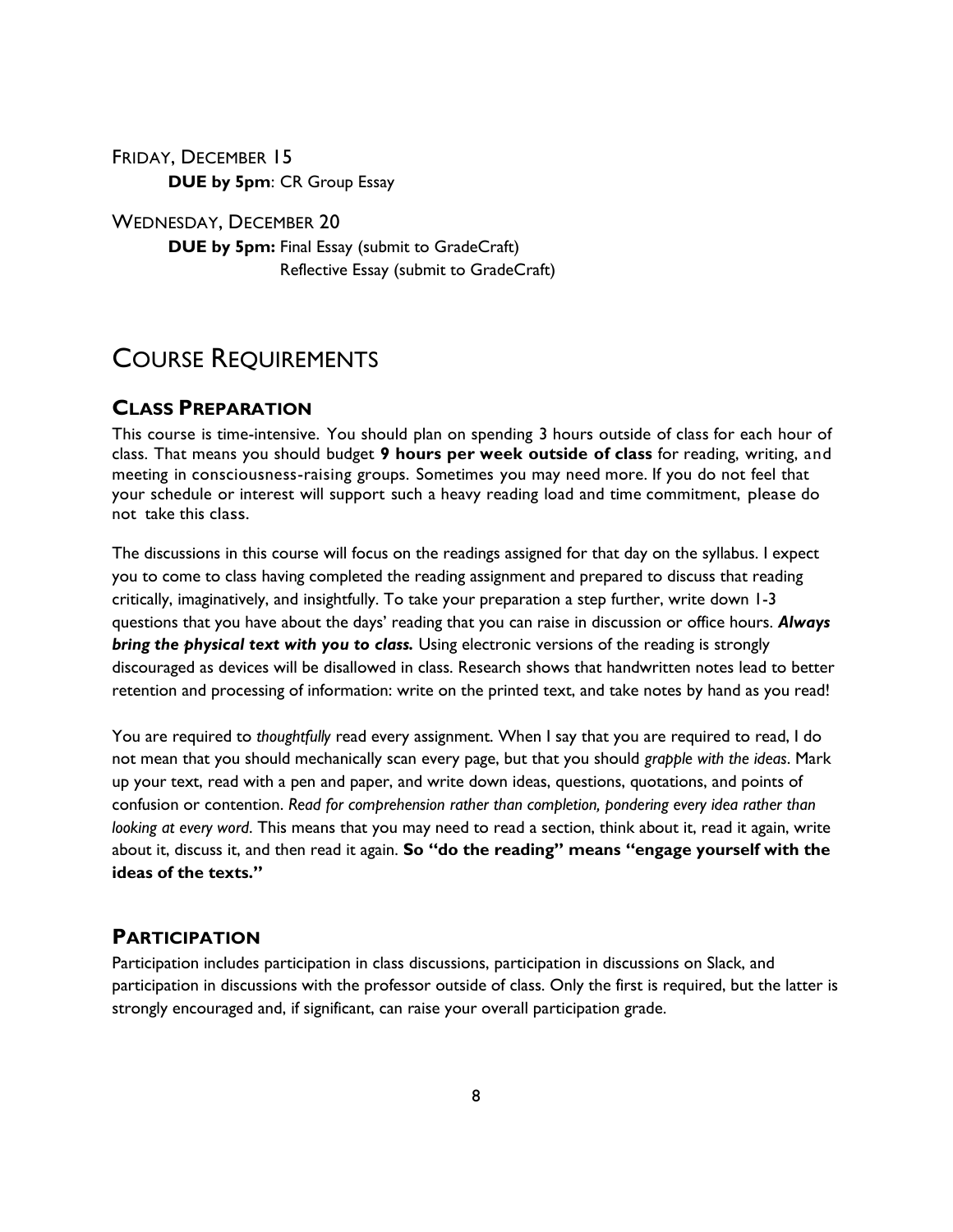Classes will consist primarily of discussion; there will be no formal lectures for this course. Students' participation in class discussion should include demonstrating both speaking and listening skills; in other words, students are encouraged to speak and to speak often, but also to listen to their peers & to respond thoughtfully to others' comments. Students should demonstrate familiarity and critical engagement with the course material, as well as intellectual curiosity. The point is not to have understood everything before coming to class – but to show up with questions, difficulties, and issues ready to explore the course material.

Participation will be evaluated on an o/s/u scale where the *minimum* standard for earning each grade is as follows:

#### O (OUTSTANDING)

Demonstrates *excellent preparation*: has analyzed each day's reading exceptionally well, and is able to relate it to other material (e.g., previous readings, course material, discussions, experiences, etc.). Always has physical text in class.

*Regularly contributes* to the discussion by raising thoughtful questions, analyzing relevant issues, building on others' ideas, synthesizing across readings and discussions, expanding the class' perspective, and appropriately challenging assumptions and perspectives in a constructive way.

#### S (SATISFACTORY)

Demonstrates *good preparation*: has done each day's reading and is able to think through its implications. Always has physical text in class.

*Sometimes contributes* to the discussion in the ways mentioned above.

#### U (UNSATISFACTORY)

Demonstrates *inconsistent or poor preparation*: often has not completed the day's reading, or does not show evidence of trying to interpret or analyze the reading.

*Infrequently or never contributes* to the discussion in the ways mentioned above.

*N.B.: To be eligible to earn a B-, B, or B+ final grade in the course, students must earn at least an "s" for participation; to be eligible to earn an A- or A, students must earn an "o" for participation.* Thus, the maximum course grade you can earn in this course if your participation is unsatisfactory is a C+, regardless of how you perform on your graded assignments.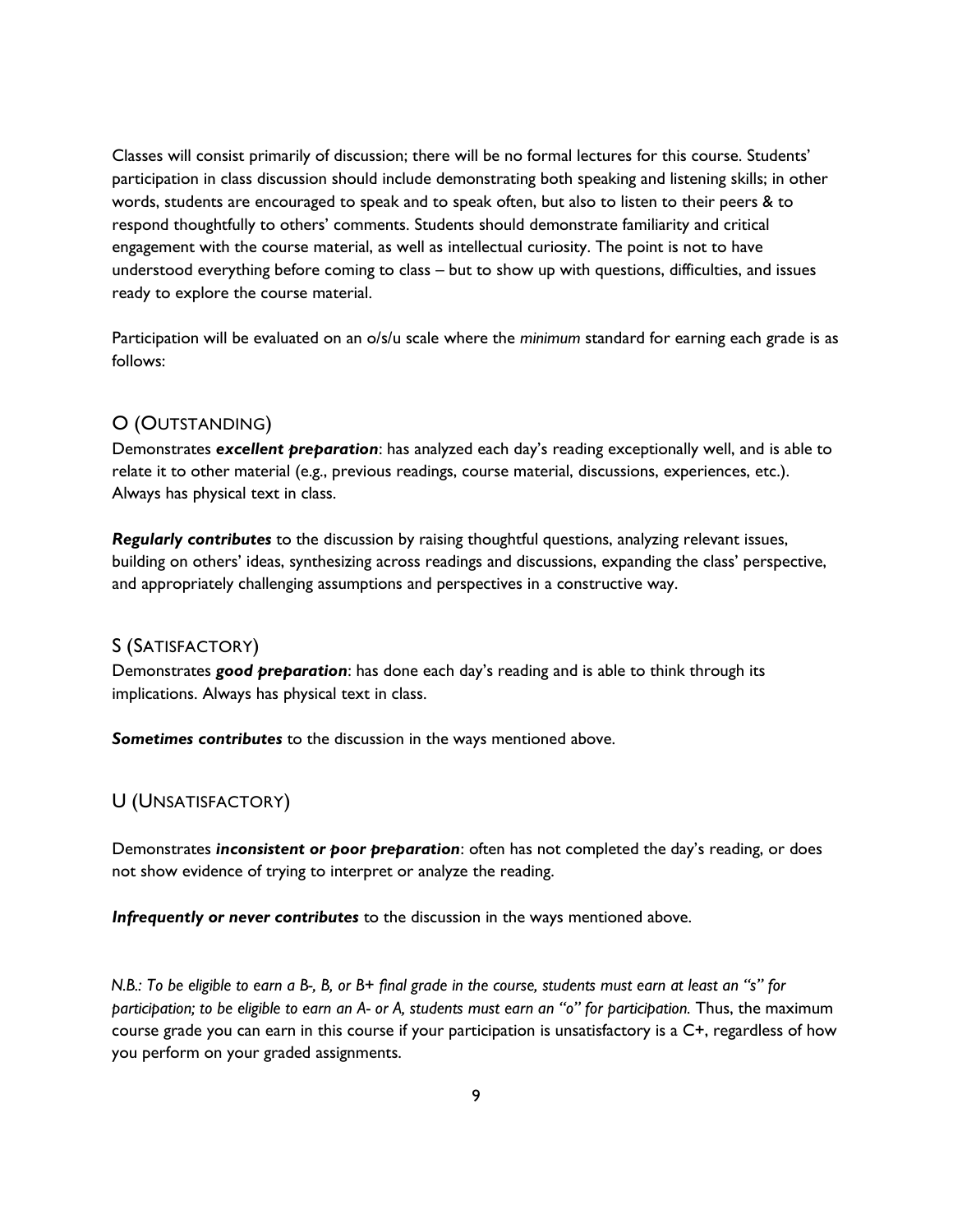#### **LETTER OF INTRODUCTION (15,000 POINTS)**

A 1-2 page letter of introduction is due by 5pm on Friday, September 1 (see the handout on GradeCraft for more details). This is a required assignment for which you will earn full points if you complete the assignment on time. *If you add the course after the first day of classes, your letter of introduction is due by 5pm on the day after you register for the course.*

### **READING QUIZZES (225,000 POSSIBLE POINTS)**

At the beginning of our Thursday class sessions, there will be a 10-minute quiz based on the week's readings.

Quizzes will be evaluated on an o/s/u scale, where the *minimum* standard for earning each grade is as follows:

#### O (OUTSTANDING - 15,000 POINTS)

Answer demonstrates that the student has read and understood the reading (e.g. through the recall of specific examples or details from the reading), and is able to analyze and evaluate it (for example, by critical engagement with the reading, or by relating it to other material – e.g. previous readings, course material, discussions, experiences, etc.)

#### S (SATISFACTORY – 7,500 POINTS)

Answer demonstrates that the student has read and understood the reading, and is able to recall relevant material from the reading to answer the prompt.

#### U (UNSATISFACTORY – 0 POINTS)

Either: (1) Answer does not demonstrate that the student has read and/or understood the reading, or (2) Student is absent, fails to complete the quiz due to a late arrival, or completes the quiz but then leaves class early.

If you are absent for all or part of class time, you will receive no credit for the quiz for that day. *You are required to earn an "S" or "O" on at least 12 of the 15 reading quizzes in order to receive a passing grade in the course.*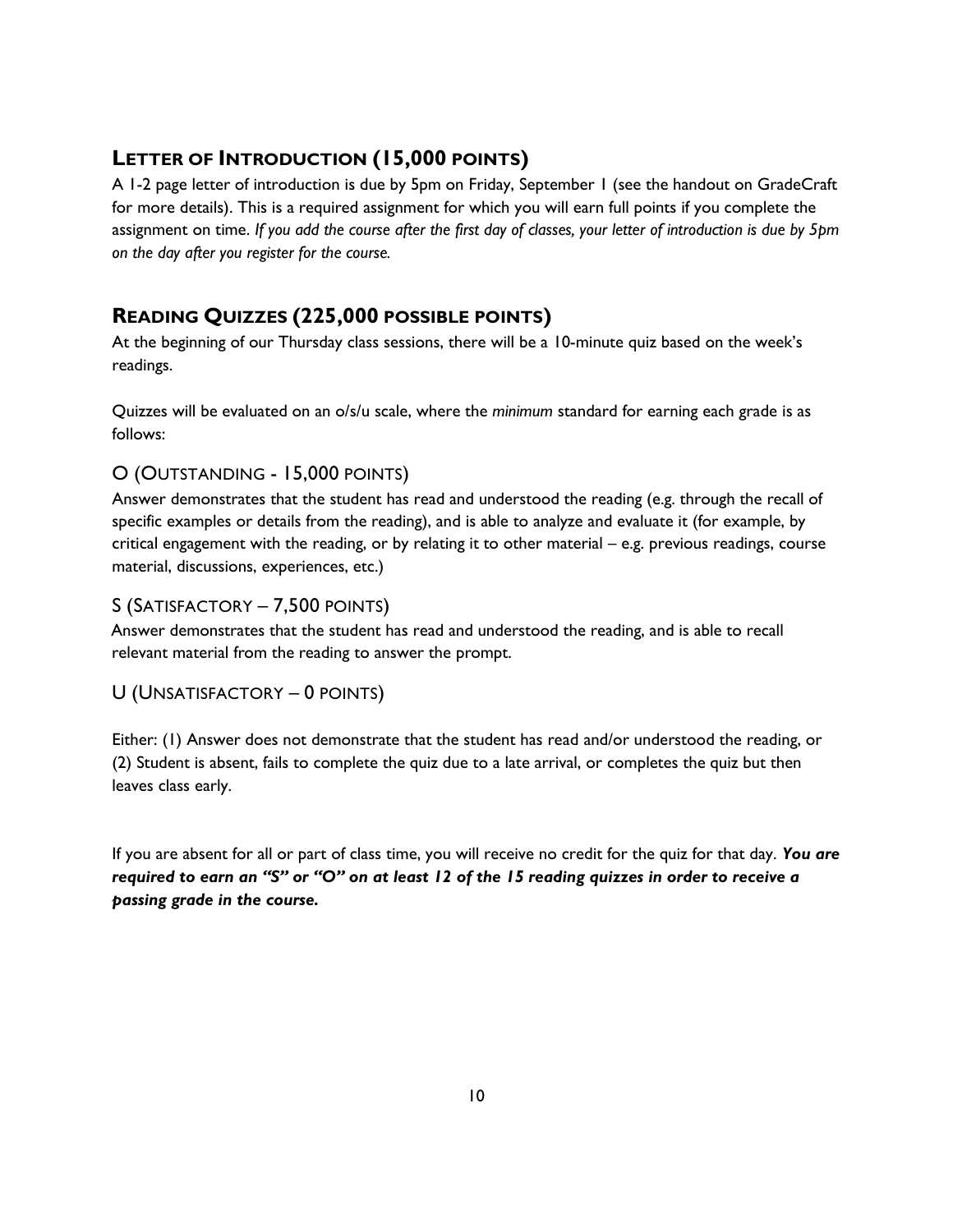#### **HOMEWORKS (140,000 POSSIBLE POINTS)**

Every week (except the first week of classes) there will be a short homework assignment, to be completed by the beginning of class on Tuesday. Each assignment will require between 15 and 60 minutes of your time. Once we have organized into CR groups, these homeworks will be the basis for starting discussions within those groups. The assignments are designed to help you connect the course material to your everyday experiences.

These homeworks will be evaluated pass/fail. Passing grades (10,000 points) will be earned by work that:

- (1) Is submitted on time
- (2) Meets the length requirement for the assignment (if there is one)
- (3) Responds to the specific prompt for the assignment

Homeworks are due at the beginning of class on Tuesday. If you are absent for all or part of class time, your homework will not receive points for that day. *You are required to submit at least 12 of the 14 homework assignments in order to receive a passing grade in the course, even if you submit some or all homeworks late and receive no points for them.*

#### **GENDER FIELDWORK PAPER (125,000 POSSIBLE POINTS)**

For this assignment students will be required to find a behavior (activity, body language, speech pattern, dress, etc.) that is clearly marked in a culture around you as not something that someone of your gender should be doing, and do it! Observe how you feel and what you think while performing "outside" of your gender, and observe the responses you get from others around you. To keep this a useful experiment, you are not allowed to tell the people you will be observing that this is a class project until after the project is over. You will then write a 1000-1250 word paper describing what you chose to do, why you did it, how you felt while conducting your "gender fieldwork," what kinds of reactions your project received, and finally what you've learned from your project about the construction and enforcement of gender in society and in yourself.

Note: This can be an "old hat" or uncomfortable project for folks who identify as genderqueer or trans. If that includes you, you have three options: 1) do the project as written (remember that there are many ways to challenge your socially assigned gender); 2) analyze a recent experience in which you publicly violated gender norms (in other words, use your existing experiences rather than creating a new one); 3) come see me in office hours to talk about alternative projects.

Gender Fieldwork Papers are due **Friday September 29 by 5pm on GradeCraft.** This paper will be graded on an O/S/U scale, in which an "S" (50,000 points) will be earned by essays that (1) are submitted on time, (2) are within the 1000-1250 word range, and (3) fulfill the directions for the assignment (as explained above). "U" (0 points) will be earned by papers that fail to fulfill one or two of these criteria. "O" (125,000 points) will be earned by papers that meet the criteria for an "S" and show extraordinary insight and/or analysis. *Failure to submit a paper that meets the second and third criteria by 5pm on Friday, December 15 will result in a failing course grade; this is a required assignment for the course.*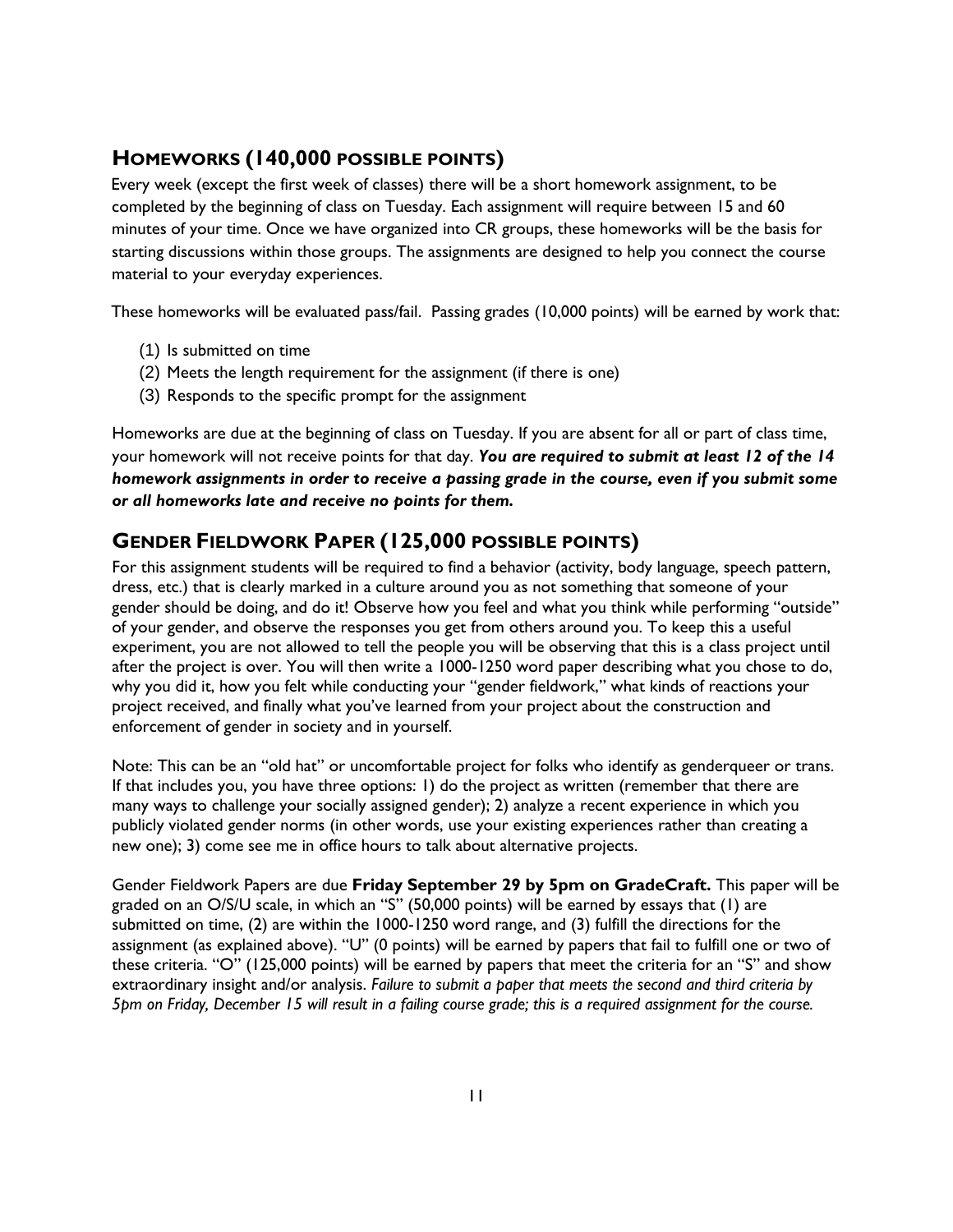#### **CONSCIOUSNESS-RAISING (CR) GROUPS (350,000 POSSIBLE POINTS)**

In class on September 7, students will organize into consciousness-raising (CR) groups. Each group is responsible for **meeting for at least one hour a week outside of class time** to discuss personal reactions to the course materials. For consistency across the class, *CR group meetings must take place after that week's Thursday class, and before the next week's Tuesday class*. Students are expected to attend each meeting, to participate in each group action, and to contribute to the group essay. See the CR group handout for more details.

#### CR GROUP ACTIONS (150,000 POSSIBLE POINTS)

Each CR group is responsible for planning, staging, and documenting two actions on campus or in the Boulder area over the semester. The first action must be completed by **Friday, October 20 at 5pm**; the second by **Friday, December 8 at 5pm**. Each action must be either a consciousness-raising event or a guerilla theater event, and must be related to the themes of the course. *Every student is also responsible for observing two other CR groups' actions*. See the group action handout on GradeCraft for more details.

Actions that significantly exceed expectations in some way will be awarded 75,000 points for each CR group member. Actions may exceed expectations by being creative, effective, and/or highly regarded by peers in the class.

#### CR GROUP ESSAY (200,000 POSSIBLE POINTS)

Each CR group is responsible for writing a group essay **due by 5pm Friday, December 15 on GradeCraft**. In this essay, you should reflect on and analyze your action projects. Your goals will be to first describe and discuss what your group did, what your motivations and expectations were, and what results or response the project generated. **Second**, I would like each of you to critically analyze your projects asking: what conclusions do you draw from these responses – and why are these conclusions significant? And **third** and *most importantly*: *w*hat did you learn – and how does your project connect to texts we examined and discussions we had earlier in the semester? How, in other words, does your project illustrate and contribute to the way you *think* about *sex* (and gender and sexuality, etc.)? (And remember, it is not enough to say something is "interesting" or "important." You have to push further and explain *why* something is interesting or important – what the social/cultural/political significance is, and what the broader implications are.)

Group essays should be between 3000 and 5000 words. Please cite all relevant sources.

Group essays that meet all of the requirements and are submitted on time will receive 125,000 points. Group essays that meet those requirements AND exhibit extraordinary insight and/or analysis will be awarded an extra 75,000 points. All points will be awarded to each individual member of the CR group.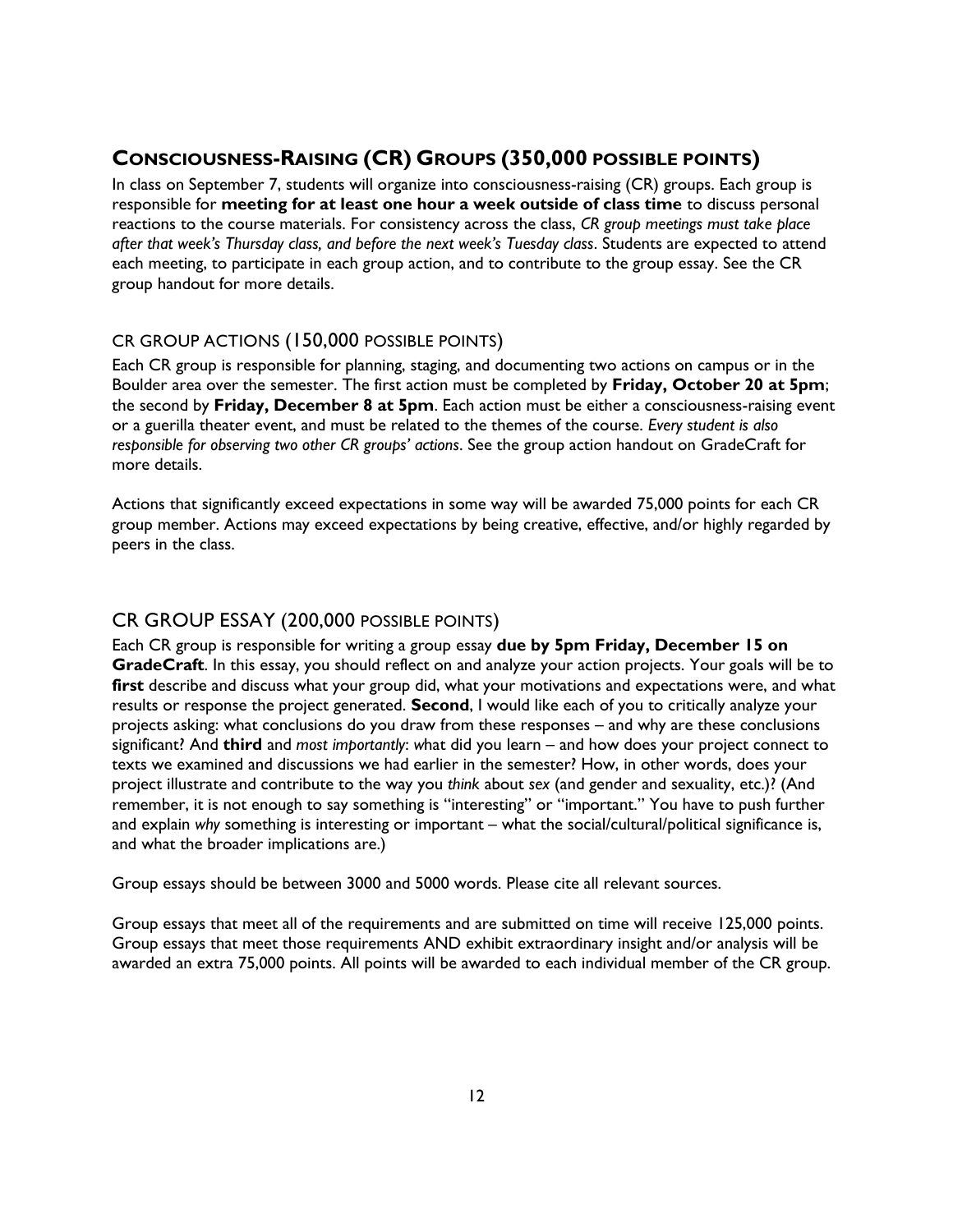#### CR GROUP POINT ADJUSTMENTS

Under special circumstances, individuals in the same CR group will not receive the same points for groups assignments. Individual group members may be awarded a *higher* number of points if the individual is singled out by *all CR group members* as having made a greater contribution to the success of the group. And individual group members may be awarded a *lower* number of points than other group members if the professor and all of the other students in the group concur that the individual did not fairly contribute to the overall group effort. These adjustments may be made to the points awarded to each political action and to the group essay at the professor's discretion.

#### INDIVIDUAL CR BONUS (75,000 POSSIBLE POINTS)

In the case that an individual contributed significantly to *other CR group efforts* such that the members of the other group(s) believe the individual should receive credit, an extra point bonus will be awarded to that individual up to an additional 75,000 points.

#### **FINAL ESSAY (125,000 POSSIBLE POINTS)**

The final essay will be **due by 5pm on Wednesday, December 20 on GradeCraft**. Students will be asked to write an argumentative letter that seeks to persuade someone about an issue we have explored in this class. The assignment will be available on GradeCraft on December 6. **Late essays will not be accepted** (except in the case of a documented personal, medical, or family emergency)**.** *Failure to submit an essay on time will result in a failing grade for the course.*

This paper will be graded on an O/S/U scale, in which an "S" (50,000 points) will be earned by essays that (1) are submitted on time, (2) are within the 1250-1750 word range for the assignment, and (3) fulfill the directions for the assignment, as explained in the handout to be distributed. "U" (0 points) will be earned by papers that fail to fulfill one or more of these criteria; that won't happen, though, because you will really want to write this letter! "O" (125,000 points) will be earned by papers that meet the criteria for an "S" and further show extraordinary insight and/or analysis.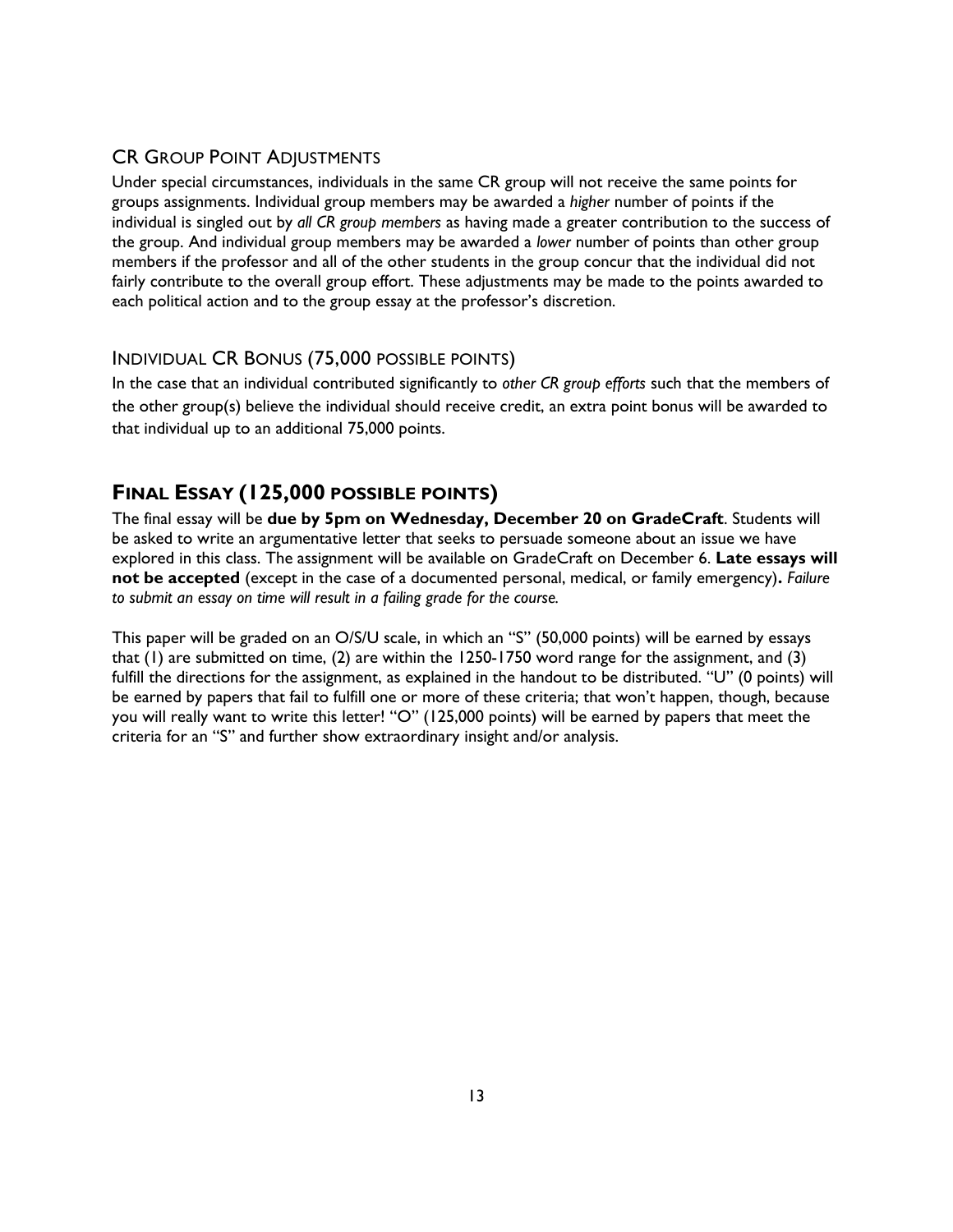### ADDITIONAL WORK

Students have the option of performing additional work for the course to earn more points towards the grade they would like to have at the end of the semester. This work is *not required to pass the course* (although *some specific work is required to earn certain grade levels*), and students may pick and choose among the various options.

### **JOURNAL (150,000 POSSIBLE POINTS)**

Students may submit weekly journal entries to earn 10,000 points for each entry that meets the following criteria:

- Journal entries must be reflections on anything related to the course that week: the readings, the class discussions, CR group meetings, political actions, conversations with classmates relating to the class, experiences relating to the class themes, current events related to the class, etc. The purpose of these entries is to practice informal, reflective writing as a part of the process of engaging with and learning about the course material.
- Journal entries must be submitted by the end of the week (weeks for the purpose of this assignment begin on Saturday and end on Friday), but no more than one journal entry may be submitted for credit each week (for a maximum of 15 entries over the semester)
- Journal entries must be at least 400 words long

Note: To be eligible for an A or an A-, students must submit at least **12 journal entries** that each meet all the criteria above, submitted to the appropriate GradeCraft assignment over the course of the semester. No late work will be accepted.

#### **REFLECTIVE ESSAY (25,000 POSSIBLE POINTS)**

Students who wish to earn an A- or A in the course are *required* to write a reflective essay; for all others it is optional (due **Wednesday, December 20 by 5pm on GradeCraft**). This essay must be at least 750 words in length, and reflect on the student's learning over the course of the semester. Further details will be provided in a handout posted on Gradecraft on December 6. Essays will be graded pass/fail, where a passing grade (25,000 points) will be earned by essays that are submitted on time, that meet the length requirement of the essay, and that are responsive to the prompt.

#### **EVENT RESPONSES (100,000 POSSIBLE POINTS)**

Students can earn 25,000 points for attending a professor-approved event on campus and writing up a response to the event. To earn the points, students must submit a selfie of themselves attending the event together with a 400-750 word response in which they (1) describe the content of the event, (2)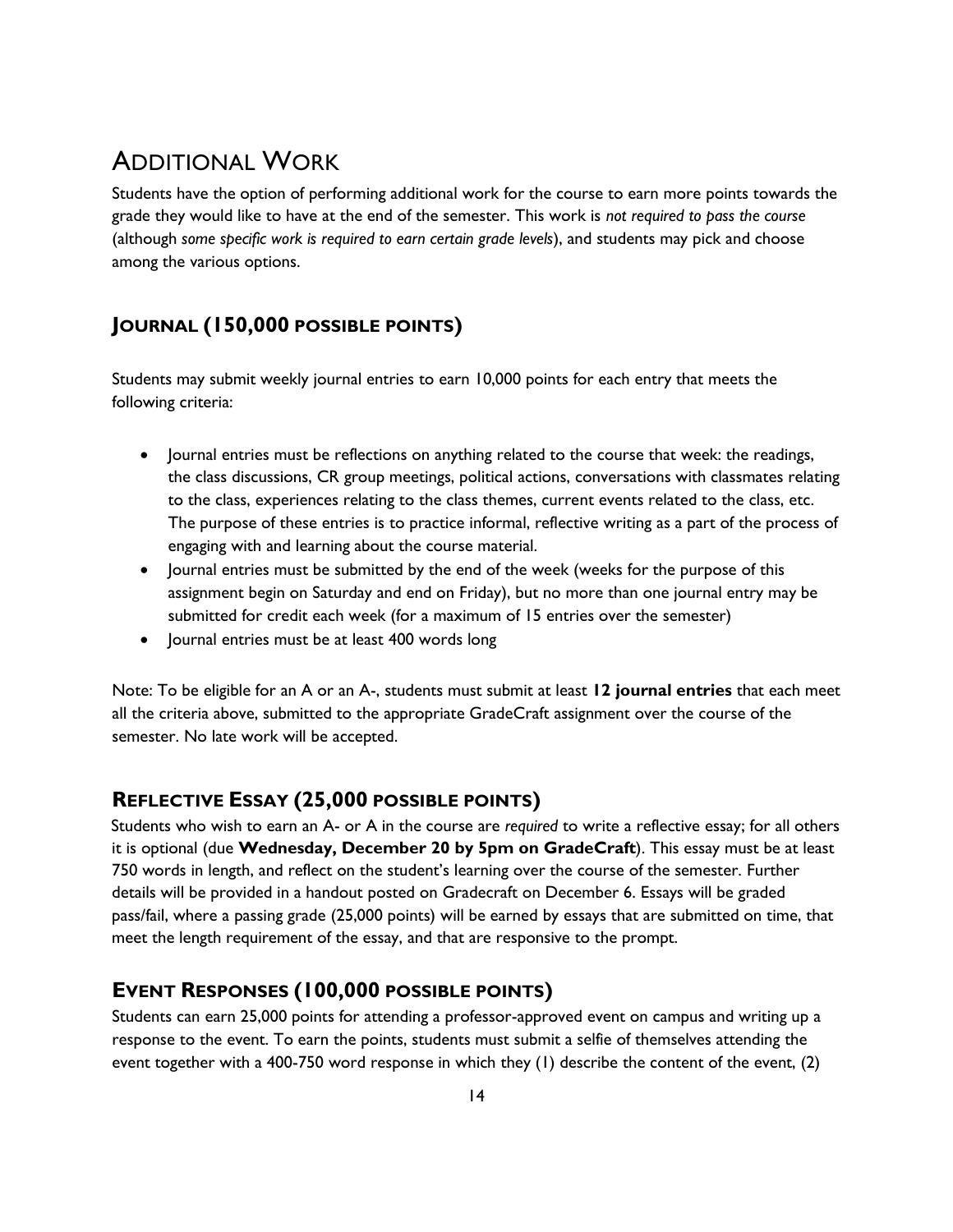explain their response to the event, and (3) relate the event to our course material and/or discussions. While more than four events may be approved for this assignment, students may earn no more than 100,000 points in this fashion. Students serving as Class Notetakers may earn no more than 50,000 points in this fashion.

### **CLASS NOTETAKER (50,000 POSSIBLE POINTS)**

Up to three volunteers will be selected by the professor to function as notetakers for the class. These students have the responsibility to post notes within 24 hours to the #classnotes Slack channel. Full points will be earned by any notetaker who submits notes in a timely fashion for at least 25 different class sessions. If more than three people volunteer for this role, the professor reserves the right to select which three students will have this opportunity. To keep the maximum possible number of points equitable, students serving as Class Notetakers may earn no more than 50,000 points via event responses.

#### **EXCELLENT WORK BADGE**

Every student has five opportunities to earn the "Excellent Work" badge on GradeCraft. This badge is awarded when you earn an "O" on one of the following assignments:

- **•** Gender Fieldwork Paper
- Political Action 1
- Political Action 2
- CR Group Essay
- Final Essay

In order to earn higher grades in this course, you will need to earn progressively more of these badges, as explained in the next section.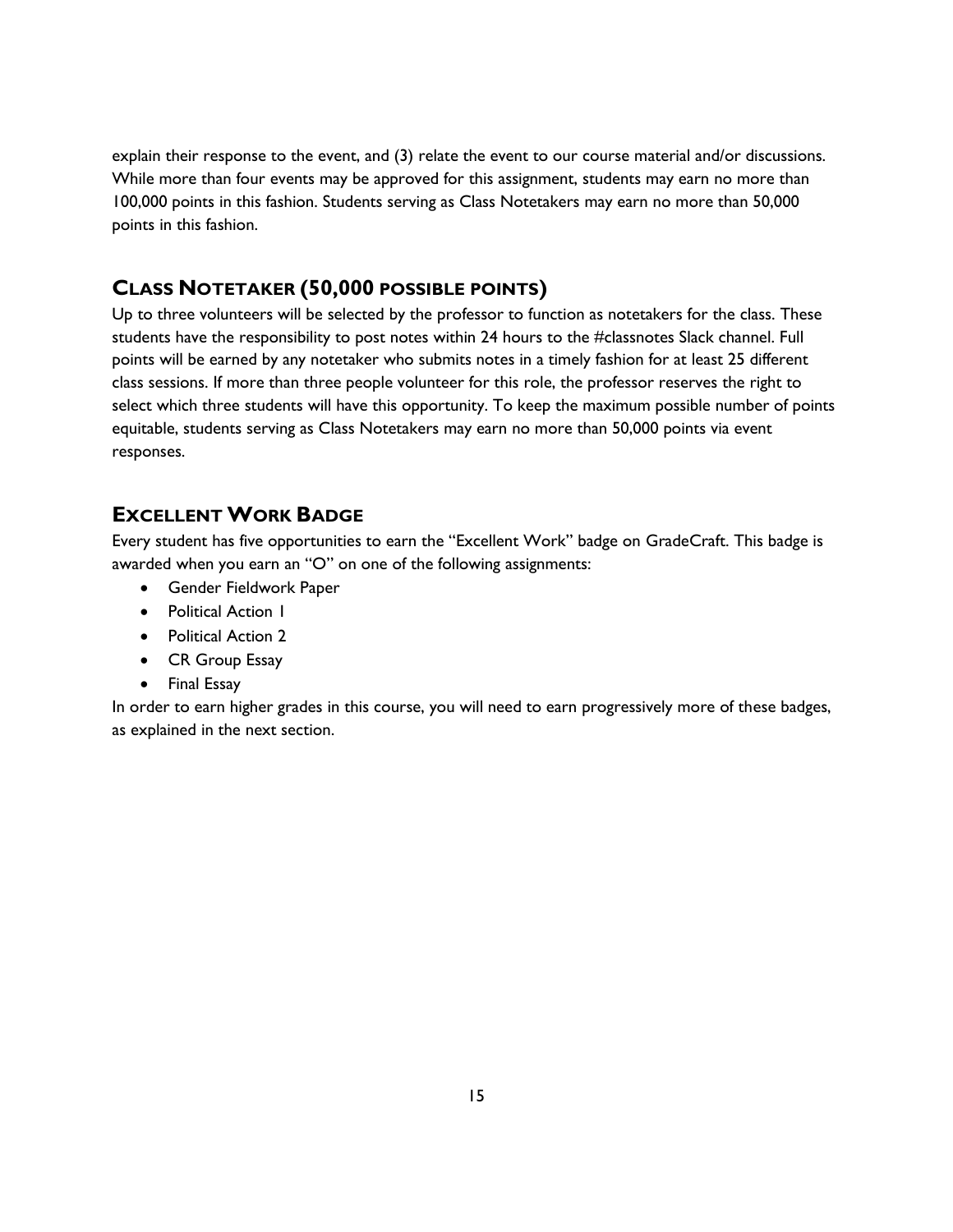## GRADING

You have probably already noticed that this is a rather unusual course, but one of its most unusual features is the grading system. This class uses a pedagogical technique called "gamification": everyone starts with zero points, and has to complete a combination of required and optional assignments to earn points. As you earn points, you will "level up"; the higher you go, the higher the grade you can earn.

You can earn up to 1,230,000 points in this class, but you are not expected or even encouraged to earn that many points. *You get to choose what grade you want*, and you have the freedom to choose a lot of the things you are going to do to earn the points you need to get that grade.

#### **FINAL GRADES**

Final grades are earned through a combination of completing work required to earn a grade level AND through completing additional work to meet the minimum points required to earn a grade level.

MINIMUM REQUIRED WORK FOR A C-RANGE GRADE:

- 1. Complete Letter of Introduction
- 2. Complete Gender Fieldwork Paper
- 3. Complete two CR Group Political Actions
- 4. Complete CR Group Essay
- 5. Complete Final Essay
- 6. Complete at least 12 Homeworks
- 7. Earn at least an "S" on 12 Quizzes

If the work above is completed on time, it will earn 342,000 points; additional work will be required to meet the minimum point requirements to pass the class (see below).

#### MINIMUM REQUIRED WORK FOR A B-RANGE GRADE:

- 1. Complete Letter of Introduction
- 2. Complete Gender Fieldwork Paper
- 3. Complete two CR Group Political Actions
- 4. Complete CR Group Essay
- 5. Complete Final Essay
- 6. Complete at least 13 Homeworks
- 7. Earn at least an "S" on 13 Quizzes
- 8. Earn at least 127,500 points overall on Quizzes (e.g. 9 S's and 4 O's)
- 9. Earn an "S" or an "O" for Participation

If the work above is completed on time, it will earn 497,500 points; additional work will be required to meet the minimum point requirements to earn a B-range grade (see below).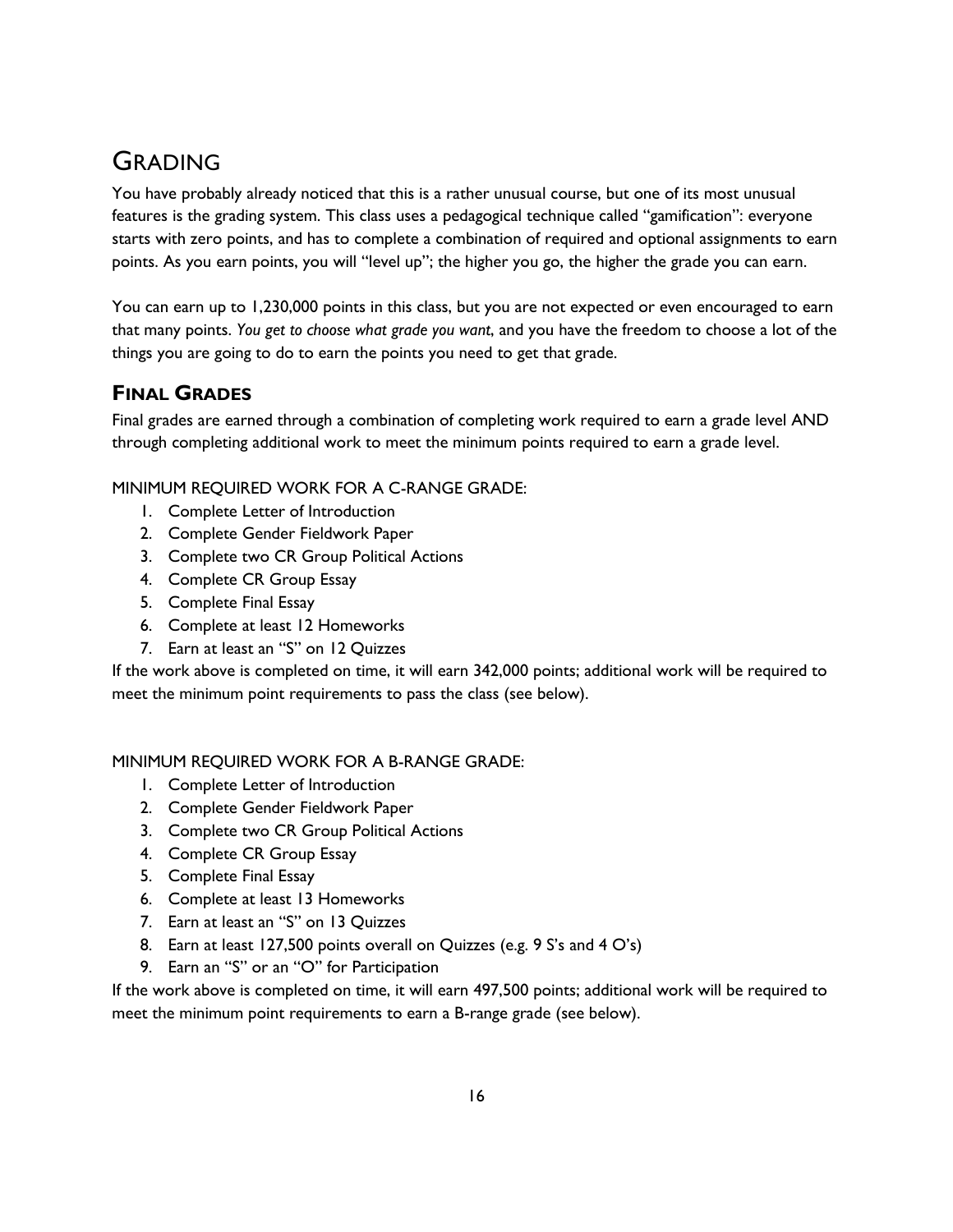#### MINIMUM REQUIRED WORK TO EARN A "B":

- 1. Complete all of the minimum required work to earn a B-range grade
- 2. Earn at least one Excellent Work badge

If the work above is completed on time, it will earn 572,500 points; additional work will be required to meet the minimum point requirements to earn a B (see below).

#### MINIMUM REQUIRED WORK TO EARN A "B+":

- 1. Complete all of the minimum required work to earn a B-range grade
- 2. Earn at least two Excellent Work badges

If the work above is completed on time, it will earn 647,500 points; additional work will be required to meet the minimum point requirements to earn a B+ (see below).

#### MINIMUM REQUIRED WORK TO EARN AN A-RANGE GRADE:

- 1. Complete Letter of Introduction
- 2. Complete Gender Fieldwork Paper
- 3. Complete two CR Group Political Actions
- 4. Complete CR Group Essay
- 5. Complete Final Essay
- 6. Complete 14 Homeworks
- 7. Earn at least an "S" on 14 Quizzes
- 8. Earn at least 165,000 points overall on Quizzes (e.g. 6 S's and 8 O's)
- 9. Earn at least three Excellent Work badges
- 10. Complete at least 12 Journal Entries
- 11. Complete Reflection Essay
- 12. Earn an "O" for Participation

If the work above is completed on time, it will earn 815,000 points; additional work will be required to meet the minimum point requirements to earn an A-range grade (see below).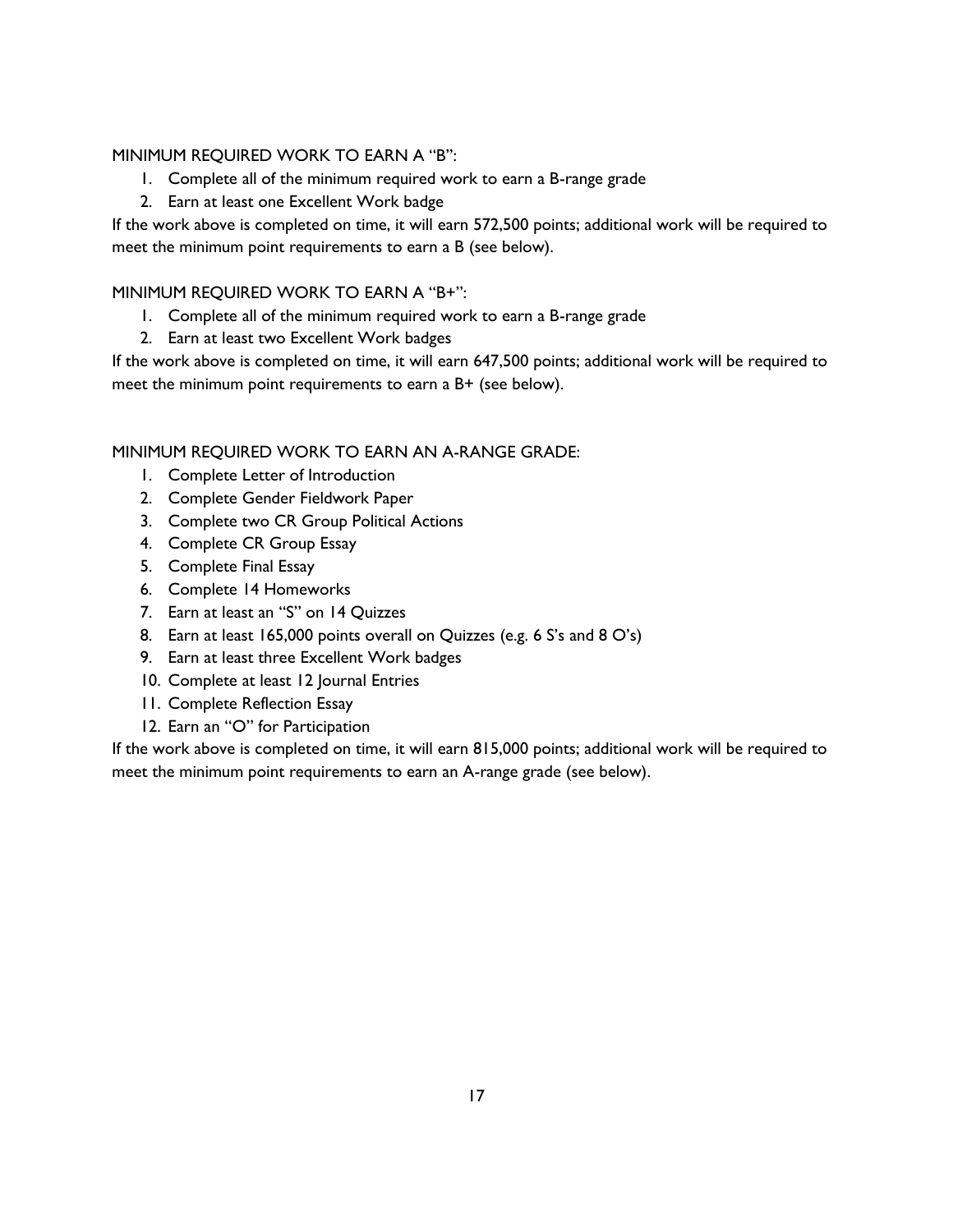#### MINIMUM POINT REQUIREMENTS TO EARN GRADES:

- C- 450,000 points
- C 500,000 points
- C+ 575,000 points
- B- 675,000 points
- B 750,000 points
- B+ 825,000 points
- A- 925,000 points
- A 1,000,000 points

NOTE: There are no D-range grades possible in this course. Failure to meet the minimum work and point requirements for a C- will result in a failing course grade.

#### **WHAT DO THE FINAL GRADES MEAN?**

The course is designed so that if you have consistent attendance and you complete all required assignments, you will earn enough points to get a C in the course. A "C" grade means that you have **met the course requirements in every respect**.

"B" grades are earned by going beyond what is merely required, and doing **good or very good work**. Chances are if you are engaged in the course, you will find yourself doing the kinds of things that will earn points towards a B because you are engaged.

"A" grades are earned by doing a significant amount of work beyond what is required, **far exceeding the expectations and requirements for the course.** An A grade is awarded for **excellent work***.*

"F" grades are earned by **failing to meet the course requirements**. If you complete all of the required work on time, you maintain consistent attendance, you participate, and you keep up with the reading, you should be able to pass the class. But if you fail to complete any required work, if you do not keep up with the reading, if you do not participate, or your point total is below 450,000 because of excessive absences and/or late assignments, you cannot earn a passing grade in this course.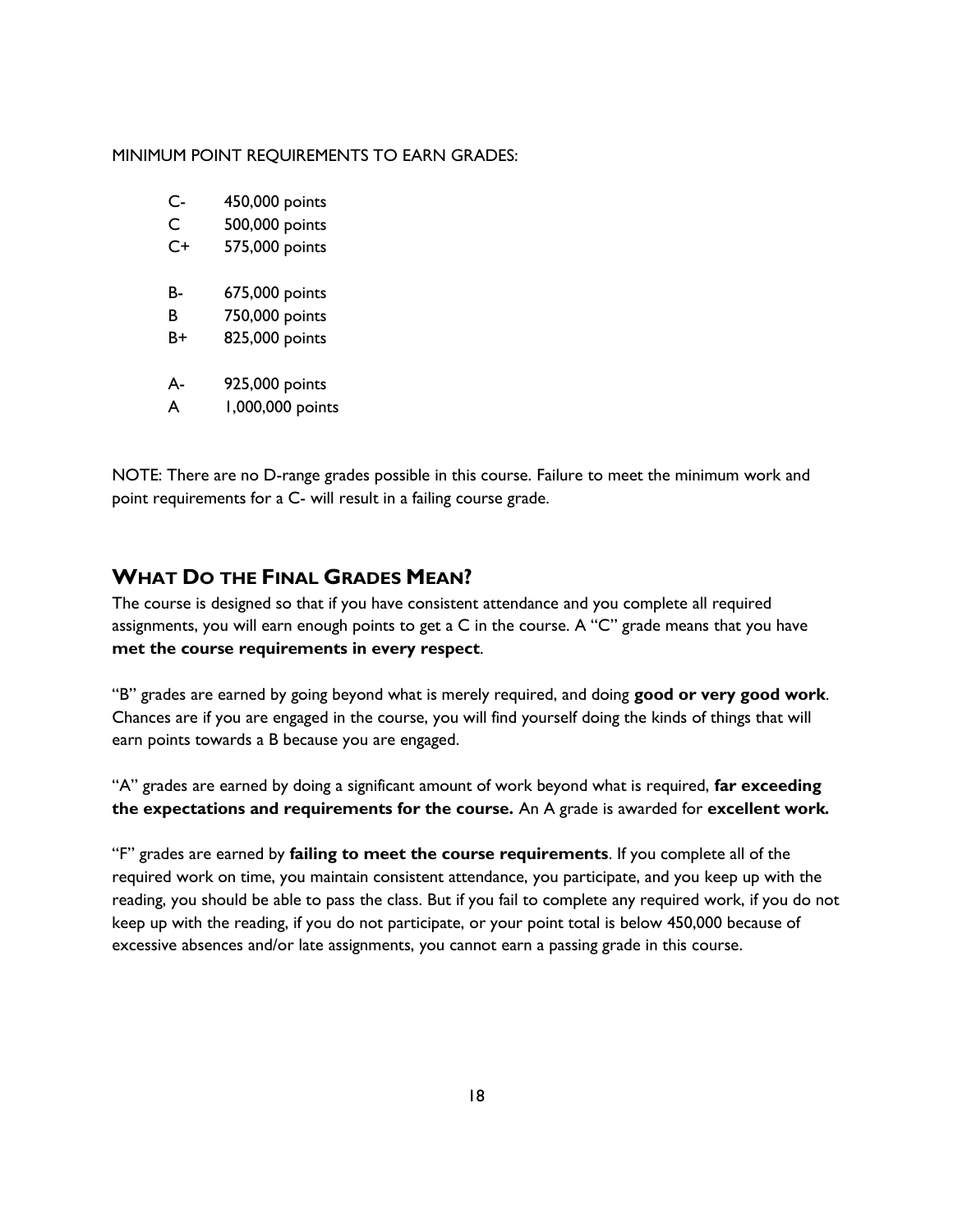#### **AM I ON TRACK TO GET THE GRADE I WANT?**

If you are wondering how you are doing, check out the Grade Predictor on GradeCraft. The Grade Predictor allows you to plot out different ways of completing work to earn the points you want to earn. One caution, though: it may not accurately reflect the required work for each grade level: be sure to double-check that you are completing all of the \*work\* required to earn the grade you want, not just earning all the points! Hopefully, the Grade Predictor will become more reliable in catching the work required for grades as GradeCraft fixes some bugs in its software over the semester.

### WARNING! THERE ARE WAYS TO LOSE POINTS, TOO

#### **ATTENDANCE**

Regular attendance in class is essential for successful learning. In our class discussions we will not only discuss information not contained in the reading but we will also practice the critical analytic skills you are expected to develop. If you miss class for any reason, you can assume that you will have missed something important. Get the notes from one of the class notetakers, and after reviewing them, come and see me if you have outstanding questions or concerns.

In a class such as this one, missing class is missing coursework that cannot be made up. Be aware that absences affect your grade exponentially; the more absences you have, the more your grade will be affected. This is true *regardless of the reason for the absence*. If you can expect to miss four or more class sessions (i.e. more than 10% of the course), you are strongly encouraged to withdraw from the course.

*I do not offer makeup quizzes in this course.* This is true regardless of the reason for a student's absence. In lieu of make-ups, I offer multiple ways to make up for missing points.

*Late arrivals and early departures are distracting and disrespectful. Persistent tardiness and/or early departure will count grade-wise as one or more absences, at my discretion.*

Missing class means missed points. Life happens to all of us, and it is not a major problem to miss a few times. But the more you miss, the harder it is to catch up. The point penalties for attendance are designed to signal that absences add up much more quickly than you might have thought.

| One absence    | -100 points       | you'd hardly notice this                           |
|----------------|-------------------|----------------------------------------------------|
| Two absences   | -1,000 points     | or this                                            |
| Three absences | $-10,000$ points  | this is noticeable, but not hard to come back from |
| Four absences  | $-100,000$ points | ouch! Now that hurts, but you could make it up     |
| Five absences  | -1,000,000 points | at this point, there is no way to pass the class   |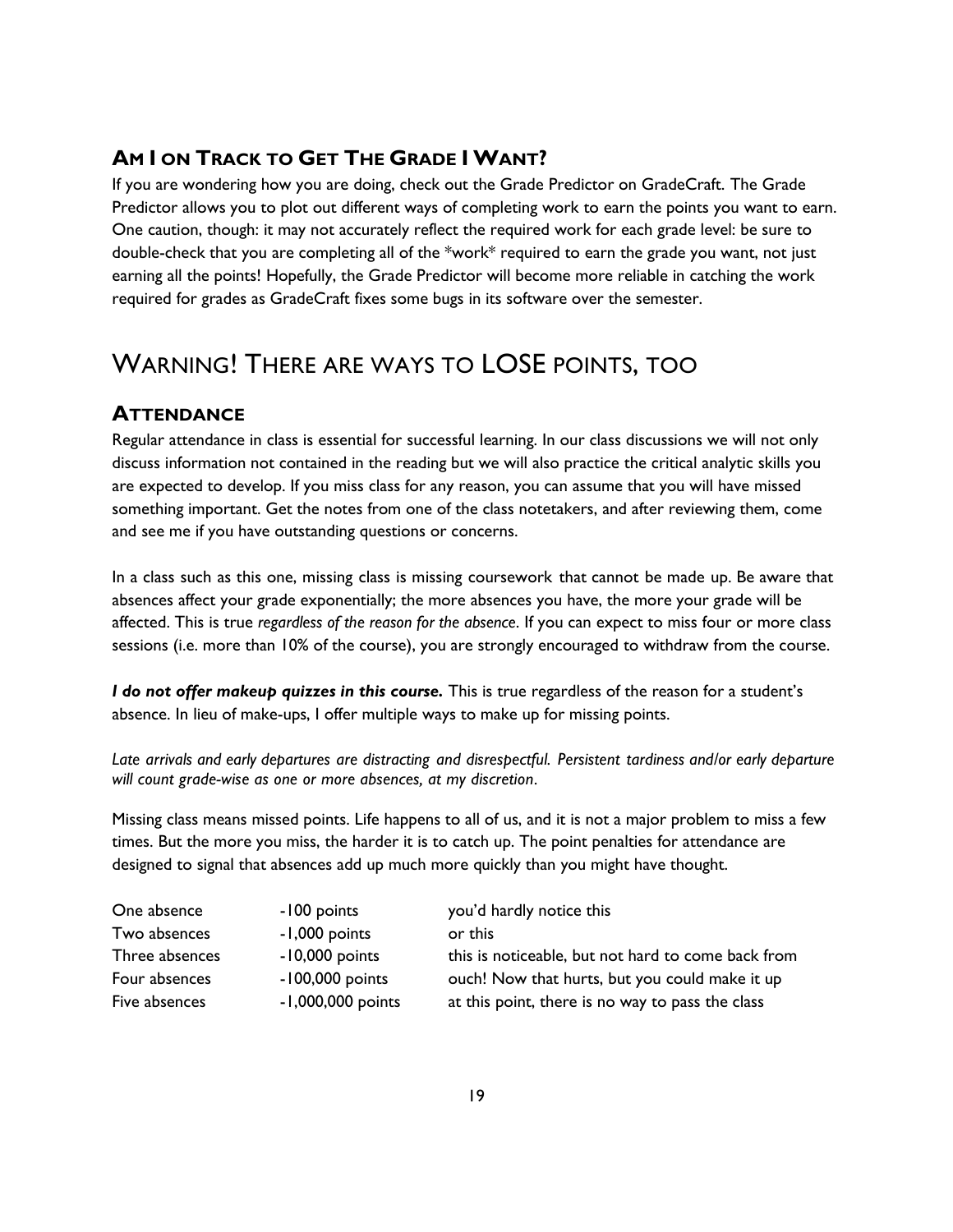#### **LATE ASSIGNMENTS**

Required assignments submitted late will earn zero points – but still must be completed in order to pass the class. All required work (excepting the final letter and final reflection essay) must be submitted by 5pm on December 15<sup>th</sup> in order to fulfill the requirements to pass the course and/or count towards earning a grade level.

Required assignments may be accepted late for full credit in two cases: in the event of extraordinary circumstances and with prior approval by the professor, OR in the event of documented personal, family, or medical emergencies.

One such extraordinary circumstance is a conflict due to religious observances. [Campus policy regarding](http://www.colorado.edu/policies/fac_relig.html)  [religious observances](http://www.colorado.edu/policies/fac_relig.html) requires that faculty make every effort to deal reasonably and fairly with all students who, because of religious obligations, have conflicts with scheduled exams, assignments, or required attendance. In this class, you must notify me of any such conflicts *by the end of the second week of classes* so we can work out alternatives.

*Per university policy, no extensions will be permitted on the submission of final assignments (e.g. those due during finals week), except in the case of documented personal, family, or medical emergencies.* 

### COURSE TECHNOLOGY

In this class, we will be using three different kinds of classroom technology. I will walk through these in class, but if you have ANY questions about how to use these, or if you are concerned about the accessibility of any of these technologies, please talk to me.

This course requires the use of GradeCraft and Slack, which either are not currently accessible to users using assistive technology or have not yet been reviewed fully for accessibility. If you use assistive technology to access the course material please contact me and Disability Services at 303-492-8671 or by e-mail at [dsinfo@colorado.edu](mailto:dsinfo@colorado.edu) as soon as possible to discuss other effective means for providing equal alternate access.

#### **DESIRE TO LEARN (D2L)**

The main "learning management system" at CU Boulder is Desire to Learn, or D2L, available online at [https://learn.colorado.edu.](https://learn.colorado.edu/) We will be using this site primarily to distribute class-related documents and readings not found in our required texts.

#### **GRADECRAFT**

The "learning management system" that we will be using most in this class is GradeCraft. You will receive an email message to your colorado.edu email account inviting you to join our class site. In GradeCraft, you will be able to see all of the course assignments. Many assignments will require that you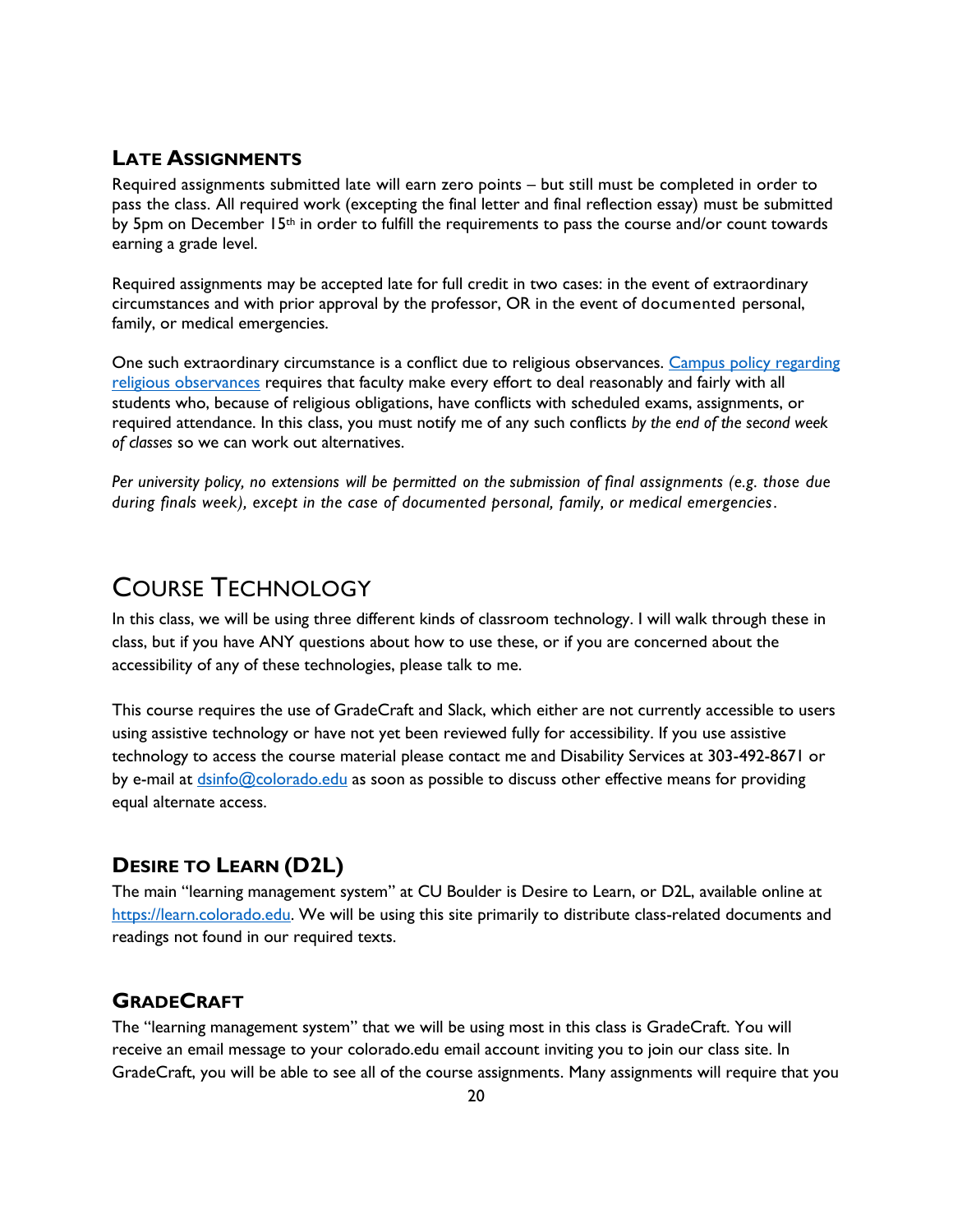submit a file: a document, a video, a selfie, etc.; you will submit many of those to GradeCraft directly. Login to GradeCraft at [https://app.gradecraft.com/login.](https://app.gradecraft.com/login)

GradeCraft will keep track of the points you earn throughout the semester, and alert you when you receive badges. You can use the Grade Predictor in GradeCraft to map out how you will earn the points you need to earn the grade you would like to get in this course.

#### **SLACK**

We will be using a communication application called Slack (which is available for free and across platforms) as the main way that we communicate with one another outside of class. You will receive an email invitation to your Colorado.edu account to join our course Slack team. Visit [https://slack.com](https://slack.com/) for more information.

Slack makes it easy for any of us to communicate with the whole class – or for members of CR groups to communicate with one another. You may find it useful to post announcements or news stories of interest to the class here. Participation on Slack counts towards class participation.

Check out the handout "Using Slack" on D2L and in our Slack team for more guidelines, or poke around online to learn how to make the most of Slack.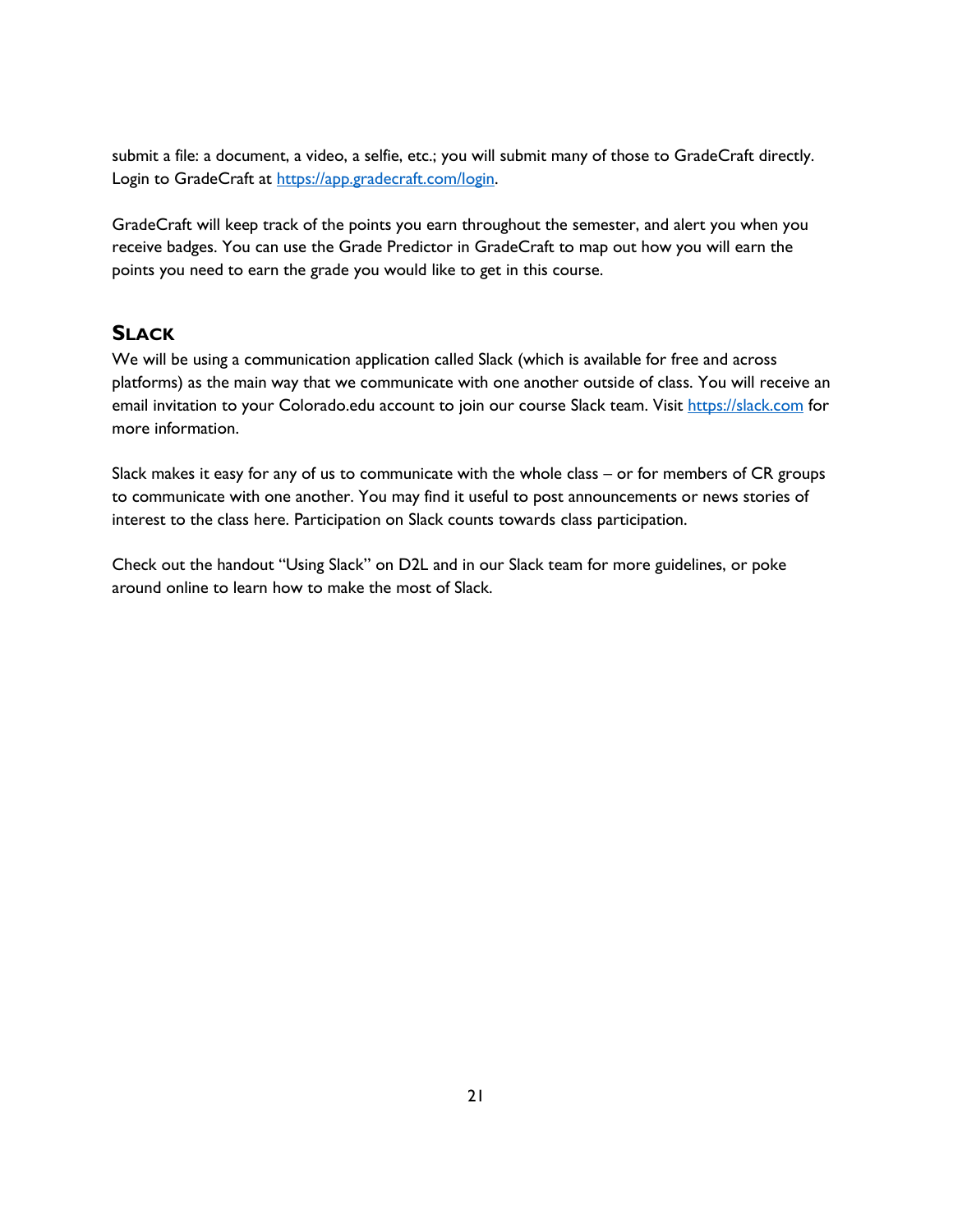## IN-CLASS EXPECTATIONS

I want everyone in the class to learn as much as they can by grappling successfully with important – and sometimes challenging – texts and ideas. To make this possible, we need to cultivate and maintain a classroom environment that is respectful of others and conducive to learning, and we need to be able to take full advantage of the time available to us. In order to create a professional atmosphere within the classroom, you are expected to:

- Arrive to class on time
- Turn off the ringer/sound on your cell phone (and other noise-making devices)
- Refrain from using electronic devices during class (laptops, tablets, phones, etc.)
- Put away newspapers and magazines
- Refrain from having disruptive conversations during class
- Remain for the whole class; if you must leave early, do so without disrupting others
- Display professional courtesy and respect in all interactions related to this class

Compliance with these expectations will assist all of us in creating a learning community and a high quality educational experience. The University of Colorado Classroom Behavior Policy compliments these classroom expectations:

Students and faculty each have responsibility for maintaining an appropriate learning environment. Those who fail to adhere to such behavioral standards may be subject to discipline. Professional courtesy and sensitivity are especially important with respect to individuals and topics dealing with differences of race, color, culture, religion, creed, politics, veteran's status, sexual orientation, gender, gender identity and gender expression, age, ability, and nationality. Class rosters are provided to the instructor with the student's legal name. I will gladly honor your request to address you by an alternate name or gender pronoun. Please advise me of this preference early in the semester so that I may make appropriate changes to my records. For more information, see the policies on [class behavior](http://www.colorado.edu/policies/student-classroom-and-course-related-behavior) and [the student code.](http://www.colorado.edu/studentaffairs/judicialaffairs/code.html#student_code)

### OUT OF CLASS EXPECTATIONS

As a member of the CU community, you are expected to consistently demonstrate integrity and honor through your everyday actions. Faculty and TAs are very willing to assist you with your academic and personal needs. However, multiple professional obligations make it necessary for us to schedule our availability. Suggestions specific to interactions with instructors include:

- *Respect posted office hours.* Plan your weekly schedule to align with scheduled office hours. If you cannot make office hours due to schedule conflicts, contact your instructor by email to set up an appointment at another time.
- *Avoid disrupting ongoing meetings within faculty and TA offices.* If the professor or TA is expecting you, or if you have been waiting for longer than five minutes, **knock politely** to let your instructor know you are there. Don't just wait quietly without knocking – they may never realize you are even there!
- *Respect faculty and TA policies regarding email, and note that instructors are not expected to respond to email outside of business hours.* Send email to professors and TAs using a professional format. Tips for a professional email include: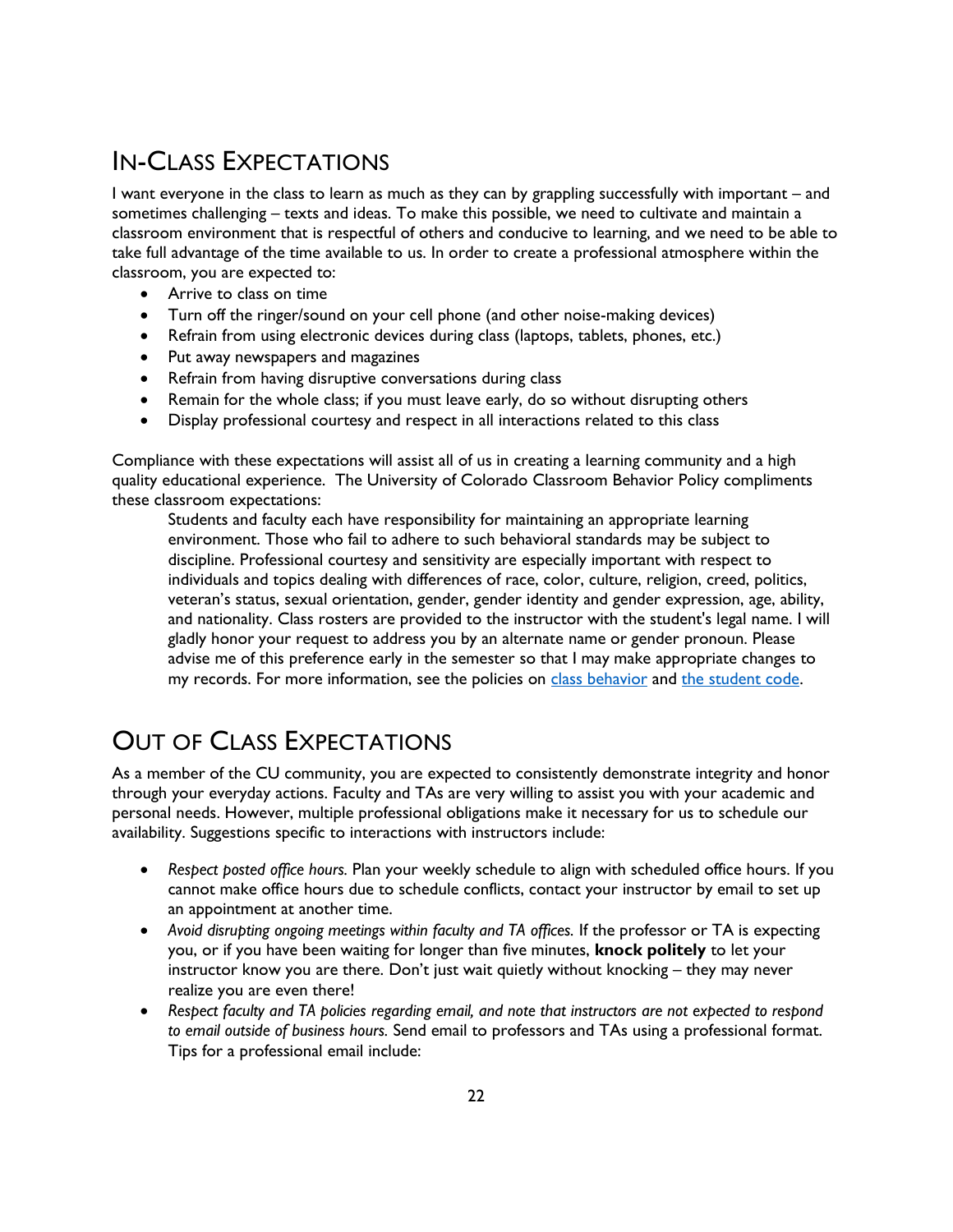- Always fill in the subject line with a topic that indicates the reason for your email to your reader.
- Respectfully address the individual to whom you are sending the email (e.g., Dear Professor Ferguson). Don't call a professor by their first name unless you have been explicitly invited to do so. Address professors as Professor So and So, or Dr. So and So.
- Avoid email, chat room, or text message abbreviations.
- Be brief and polite.
- Add a signature block with appropriate contact information.
- Reply to emails with the previously sent message. This will allow your reader to quickly recall the questions and previous conversation.

### GRADE APPEALS

Grade appeals must be submitted no earlier than 24 hours after, and no later than 7 days after receipt of the grade. Students' concerns should be presented **in writing**, with detailed reasons explaining why the student believes the grade is unfair or incorrect. Be advised that in all cases of grade appeals, the professor reserves the right to raise, maintain, or lower the grade upon review.

Students dissatisfied with the result of an appeal to the professor may appeal to the Director of Undergraduate Studies in the Department of Political Science, in accordance with the Department's grade appeals policy.

### ACCOMMODATION STATEMENT

I am committed to providing everyone the support and services needed to participate in this course. If you qualify for accommodations because of a disability, please submit a letter from Disability Services to me in a timely manner so that your needs can be addressed. Disability Services determines accommodations based on documented disabilities. Contact Disability Services at 303-492-8671 or by email at dsinfo@colorado.edu. If you have a temporary medical condition or injury, see Temporary Medical Conditions: Injuries, Surgeries, and Illnesses guidelines under Quick Links at Disability Services website and discuss your needs with me.

### DISCRIMINATION AND HARASSMENT

CU-Boulder is committed to maintaining a positive learning, working, and living environment. CU-Boulder will not tolerate acts of discrimination or harassment based upon Protected Classes or related retaliation against or by any employee or student. For purposes of this CU-Boulder policy, "Protected Classes" refers to race, color, national origin, sex, pregnancy, age, disability, creed, religion, sexual orientation, gender identity, gender expression, veteran status, political affiliation or political philosophy. Individuals who believe they have been discriminated against should contact the Office of Discrimination and Harassment (ODH) at 303-492-2127 or the Office of Student Conduct (OSC) at 303-492-5550. The [full policy on discrimination and harassment](http://www.colorado.edu/policies/discrimination-and-harassment-policy-and-procedures) has more information.